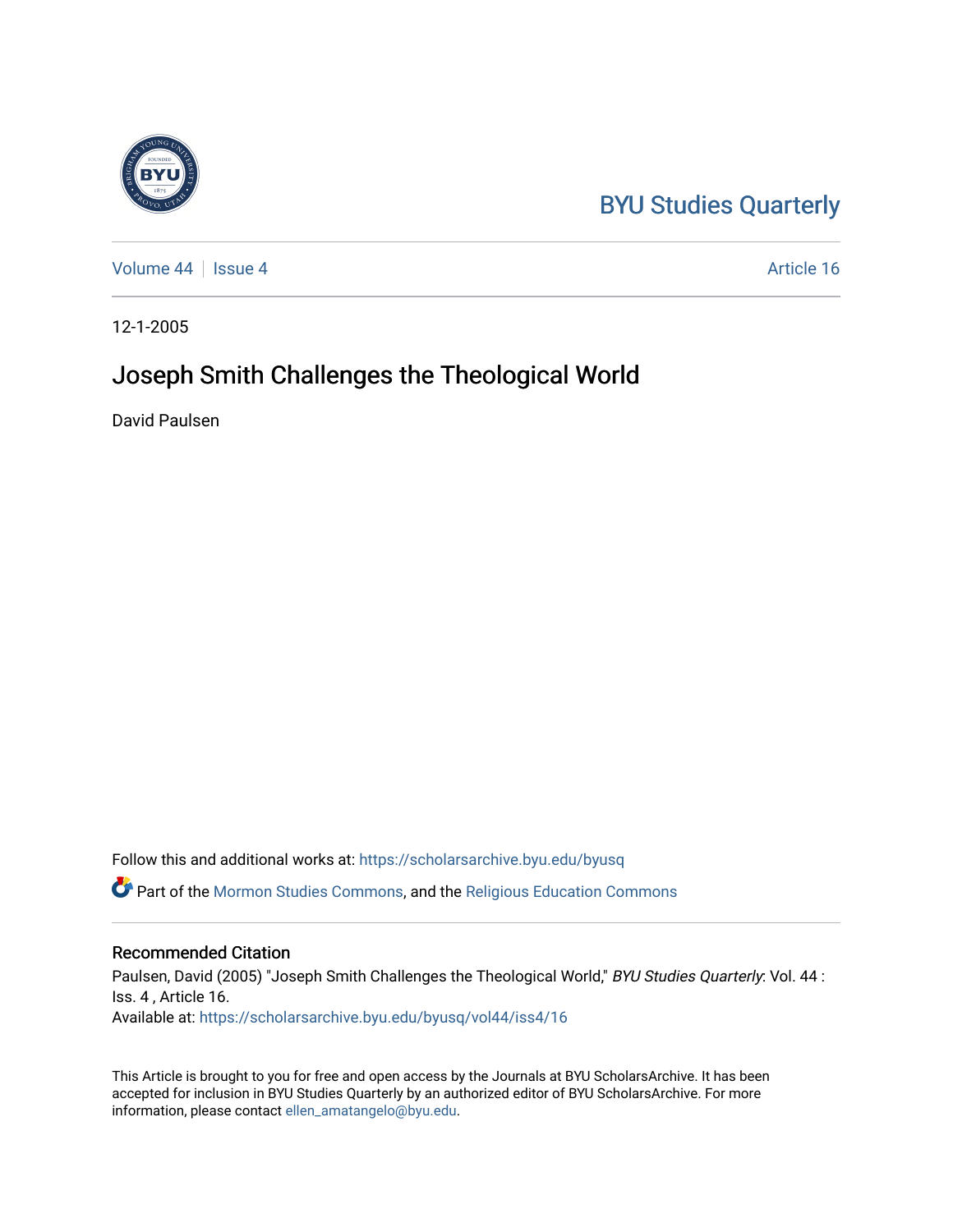# **Joseph Smith Challenges the Theological World**

*David Paulsen*

I n his illuminating book *The Story of Christian Theology,* Roger Olson states:

Christian theology does not begin at the beginning. That is, Christian theology began well after Jesus Christ walked the earth with his disciples and even after the last disciple and apostle died. . . . The apostles [had] tremendous prestige and authority. . . . While they were alive, there was no need for theology in the same sense as afterward. Theology was born as the heirs of the apostles began to reflect on Jesus' and the apostles' teachings to . . . settle controversies about Christian belief and conduct.<sup>1</sup>

These words invite consideration of a fundamental question: Why was theology unnecessary before the death of the apostles? Pertinent to this inquiry is John 15:16, where Jesus declares to his apostles, "Ye have not chosen me, but I have chosen you, and *ordained* you, that ye should go and bring forth fruit" (emphasis added). Clearly, this apostolic authority is not something that can be chosen—it was a divine calling issued by the Lord himself, the fruits of which are evidence of the call's divine origin.<sup>2</sup>

 Perhaps the most important fruit of that divine call and ordination was revelation, which enabled the apostles to direct the church's affairs under God's direction. It was by revelation that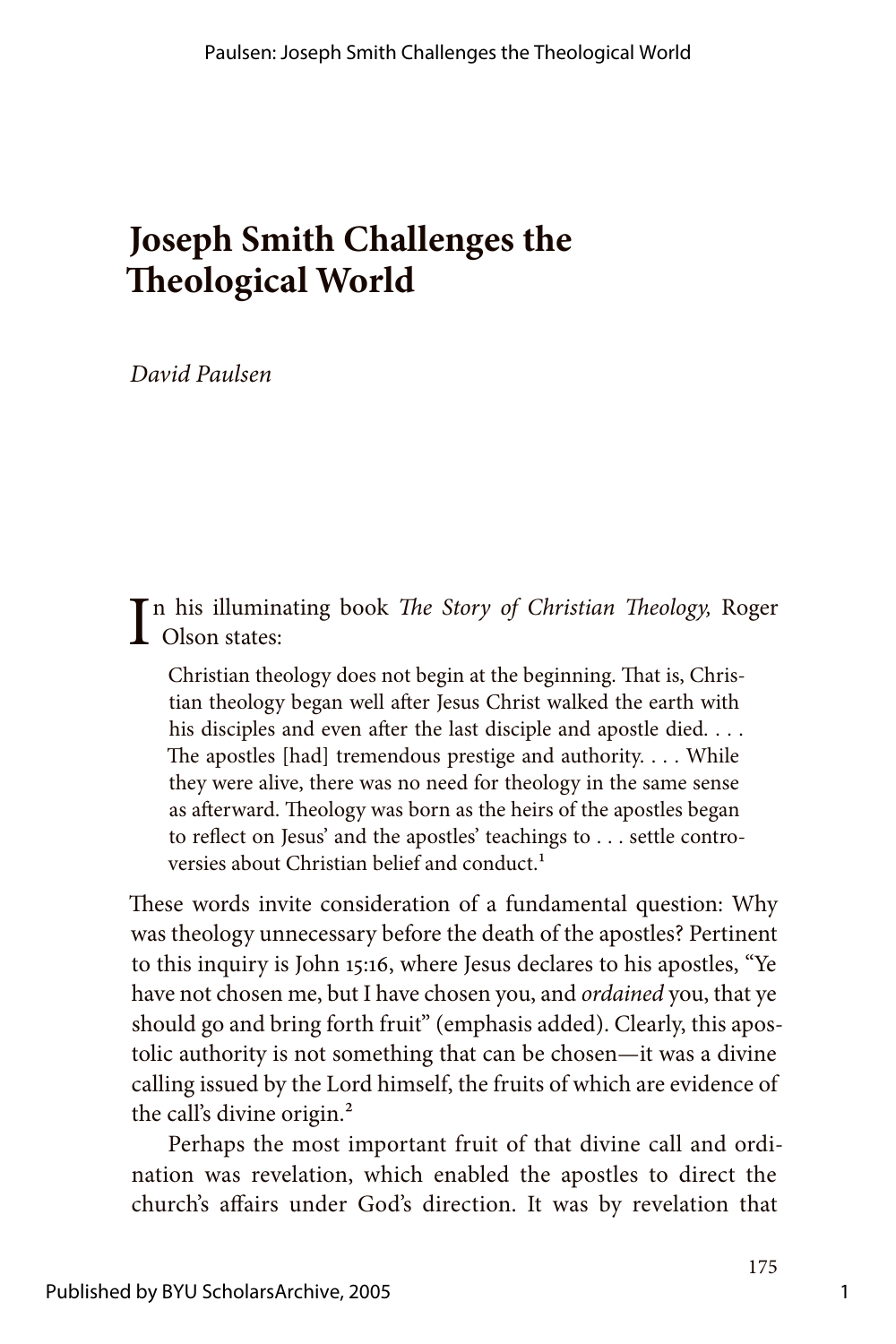Peter received the commandment to take the gospel to the Gentiles, and it was by revelation that the apostles decided that gentile converts to the faith would not be bound by the law of circumcision.<sup>3</sup> It should come as no surprise, then, that the loss of apostolic authority and its attendant revelation was seen as problematic by early Christians, and Olson explains, "The last disciple . . . to die was John 'the Beloved' . . . who . . . is a pivotal figure in the story of Christian theology because his death marked an important turning point. . . . No longer would it be possible to settle doctrinal or other disputes by turning to an apostle."<sup>4</sup>

 Lacking apostolic authority and revelation, Christian theologians have been unable to settle controversies about Christian belief, as Olson's section titles disclose:

- "The Opening Act: Conflicting Christian Visions in the Second Century"
- "The Plot Thickens: Third-Century Tensions and Transformations"
- "A Great Crisis Rocks the Church: The Controversy about the Trinity"
- "Another Crisis Shakes the Church: The Conflict over the Person of Christ"
- "A Tale of Two Churches: The Great Tradition Divides between East and West"
- "A New Twist in the Narrative: The Western Church Reforms and Divides"
- "The Center of the Story Falls Apart: Protestants Follow Diverse Paths"
- "The Overall Plot Divides: Liberals and Conservatives Respond to Modernity."

As we enter the new millennium, Olson says, unsettled conflicts in Christendom have not subsided; they have increased, with no end in sight.<sup>5</sup>

 To this diverse and ambivalent world that we call Christian theology, doctrines taught by Joseph Smith pose several challenges. To be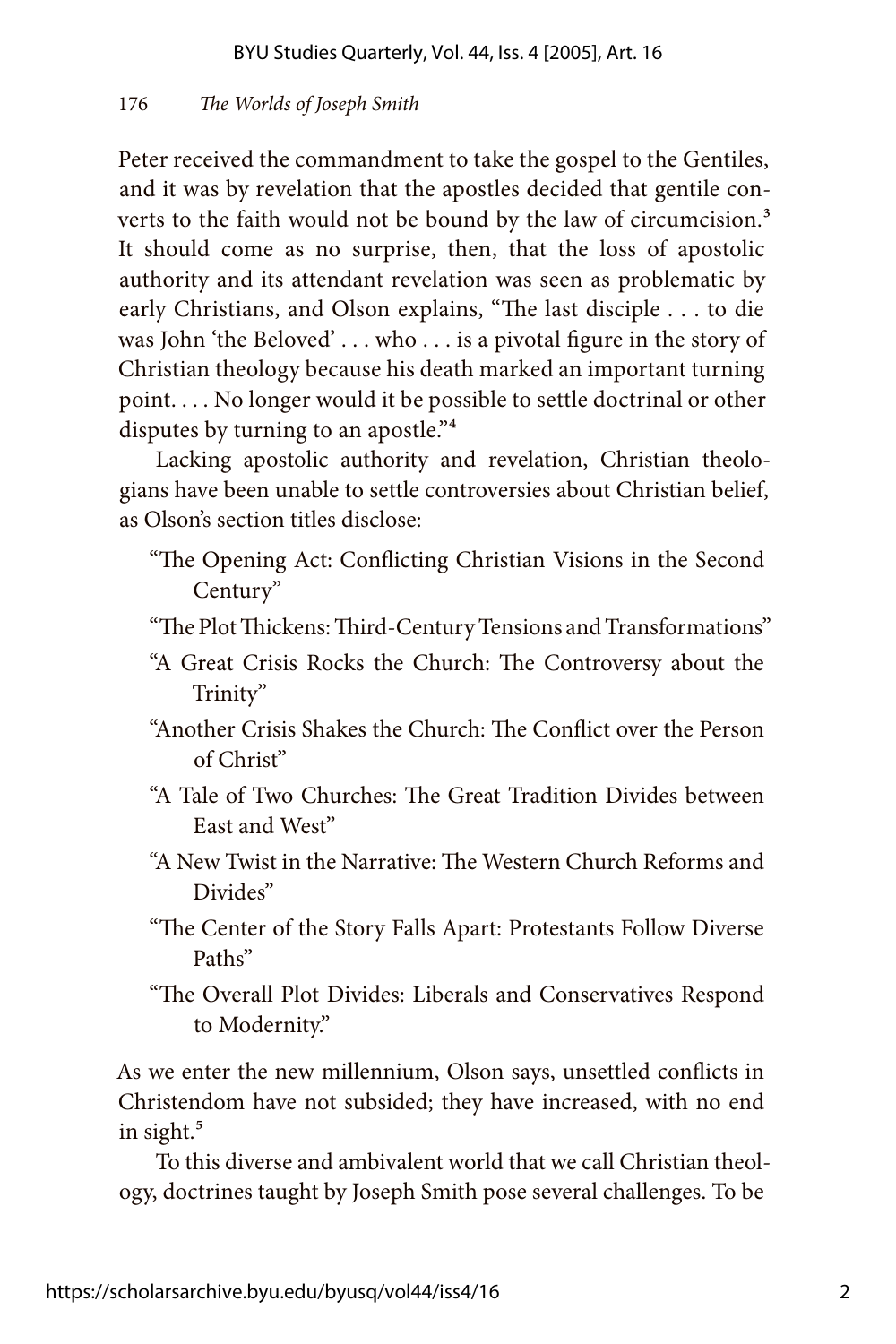sure, he poses *different* challenges to the varieties of generally orthodox Christian thought (which will be my focus here) than he does to the many variants of liberal Christian theologies. Unfortunately, there is not room to compare Joseph with each individual theologian. Instead, I will discuss, usually in his own words, several of Joseph Smith's revelations and invite everyone to examine his or her own theological world in light of these. It is not my intent to argue for their truth but rather to make clear their content and their challenging implications for Christian theology.

 Six of Joseph's most fundamental challenges are his teachings () of God's resumption of direct revelation in our day; (2) of God's restoration of divine authority to man to speak and act in his name, and as a corollary, of a greatly enlarged (and still open) canon. Within this enlarged canon is found the basis for many more challenges, including (3) a clear and very high Christology that affirms that Jesus is both God and the Savior; (4) a reaffirmation of the living God of Abraham, Isaac, and Jacob as opposed to the God of the philosophers and theologians; (5) an ennobling, theomorphic understanding of human potential; and (6) a comprehensive and consistent soteriology that, among other things, solves the puzzle of the fate of the unevangelized. I will explain and illustrate each of these challenges.

## **. Revelation and Canon**

 Of all Joseph's challenges to the theological world, none is more fundamental than his claim to direct revelation from God. This claim challenges every variety of Christian thought and, at the same time, grounds all of Joseph's additional claims. However biblically consistent, rationally plausible, or existentially appealing Joseph's theological insights may be, the force of their challenge hinges most critically on his claim they were directly revealed by God.<sup>6</sup> The authoritativeness of the Bible for Christians hinges on a similar claim to its being God's revealed word. As Richard Bushman explains:

The reason for embracing the Bible was that its words had come from heaven. Christianity had smothered this self-evident fact by relegating revelation to a bygone age, making the Bible an archive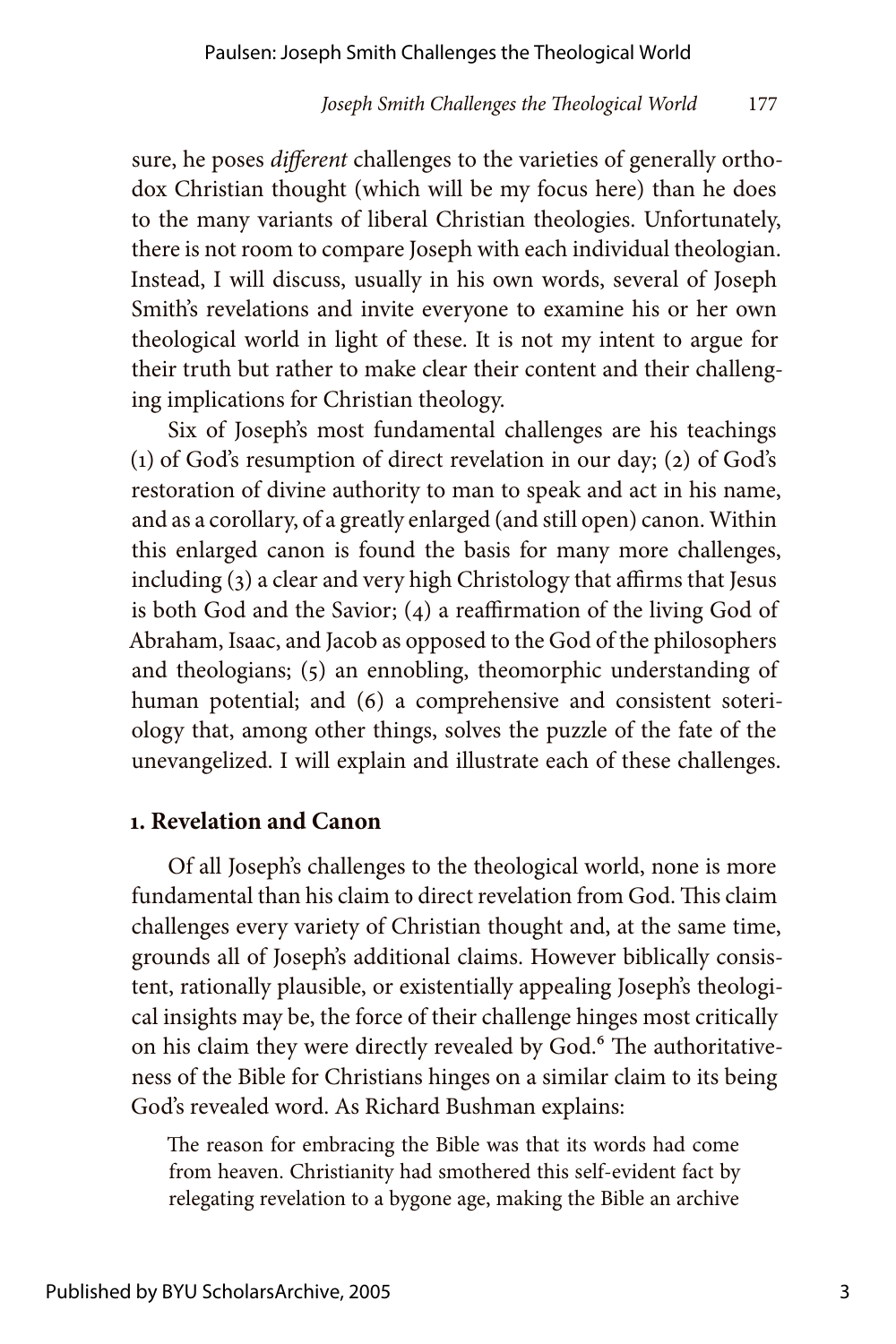rather than a living reality. . . .[Hence,] Joseph aimed a question at the heart of the culture: Did Christians truly believe in revelation? If believers in the Bible dismissed revelation in the present, could they defend revelation in the past? . . . [And] if revelation in the present was so far out of the question that Joseph's claims could be discounted without serious consideration, *why believe revelation in the past*?⁷ (emphasis added)

Joseph's claim of new revelation is, as Bushman suggests, a challenge based on the Bible itself, a fact of which the Prophet was fully aware. In response to a minister inquiring "wherein we [the Mormons] differ from other christian denominations," the Prophet replied, "We believe the Bible, and they do not."<sup>8</sup>

**Extrabiblical Revelation: Representative Christian Views.** Is prophetic and apostolic revelation an archive rather than a living reality? In his book *The Formation of the Christian Biblical Canon*, Evangelical Bible scholar Lee M. McDonald points out that the passing of the apostles and the formation of the canon led to a significant change in attitude regarding the possibility of continuing revelation: the biblical canon came to be viewed as containing all the truths necessary for human life and salvation.<sup>9</sup> The Westminster Confession gives creedal status to this view:

The whole counsel of God concerning all things necessary for his own glory, man's salvation, faith and life, is either expressly set down in Scripture, or by good and necessary consequence may be deduced from Scripture: unto which nothing at any time is to be added, whether by new revelations of the Spirit or traditions of men. $^{10}$ 

And in a slightly expanded version of the same view, the *Catholic Encyclopedia* explains:

While the Church recognizes that God has spoken to His servants in every age, and still continues thus to favour chosen souls, she is careful to distinguish these revelations from the Revelation which has been committed to her charge . . . *That Revelation was given in its entirety to Our Lord and His Apostles*. After the death of the last of the twelve it could receive no increment. It was, as the Church calls it, a deposit—"the faith once delivered to the saints" (Jude, 2)—*for which the Church was to "contend" but to which she could*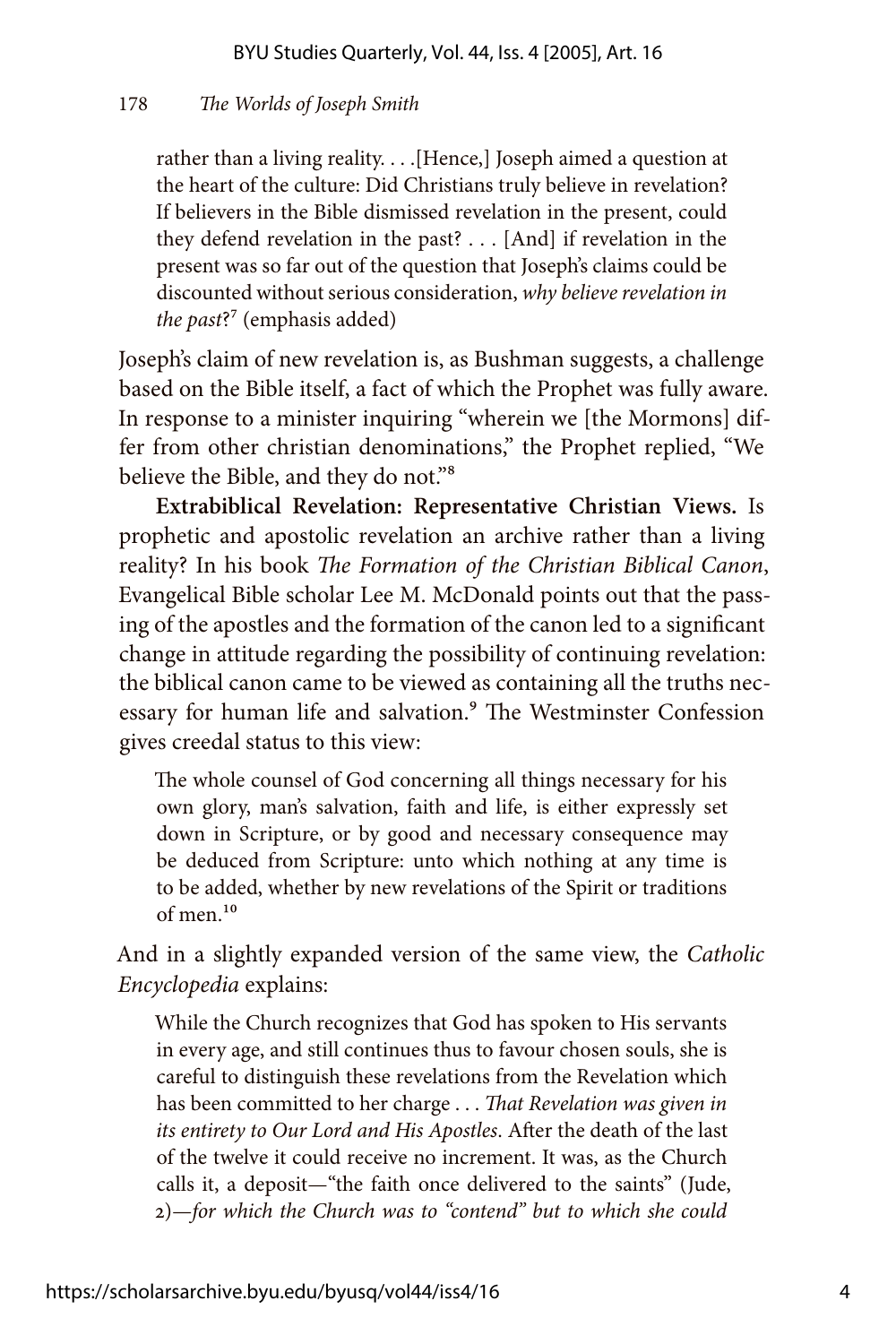*add nothing*. . . . The gift of Divine assistance, . . . sometimes confounded with Revelation by the less instructed of anti-Catholic writers, merely preserves the supreme pontiff from error in defining the faith; it does not enable him to add jot or tittle to it.<sup>11</sup> (emphasis added)

 Not all Christian thinkers hold as dogma the finality of God's revelation in biblical times. Indeed, the status of the biblical canon, whether open or closed, has become a hotly debated issue among current biblical scholars. In the "Final Reflections" of his book on the formation of the canon, McDonald raises several very thoughtful questions challenging Christian belief in a closed canon; I list the most relevant ones:

The first question, and the most important one, is whether the church was right in perceiving the need for a closed canon of scriptures.<sup>12</sup> If the term "Christian" is defined by the examples and beliefs passed on by earliest followers of Jesus, then we must at least ponder the question whether the notion of a biblical canon is necessarily "Christian." They did not have such canons as the church possesses today, nor did they indicate that their successors should draw them up.  $\ldots$ <sup>13</sup>

 . . . Did such a move toward a closed canon . . . ultimately (and unconsciously) limit the presence and power of the Holy Spirit in the Church? . . . Does God act in the Church today and by the same Spirit? On what biblical or historical grounds has the inspiration of God been limited to the written documents that the Church now calls its Bible?

 . . . If apostolicity is still a legitimate criterion for the canonicity of the NT literature . . . should the church today continue to recognize the authority of . . . nonapostolic literature of the NT? If the Spirit's activity was not considered to be limited to apostolic documents, . . . can we and should we make arguments for the inclusion of other literature in the biblical canon?  $\dots$ <sup>14</sup>

 . . . One must surely ask about the appropriateness of tying the church of the twentieth century to a canon that emerged out of the historical circumstances in the second to the fifth centuries ce. How are we supposed to make the experience of that church absolute for all time?  $\ldots$ <sup>15</sup>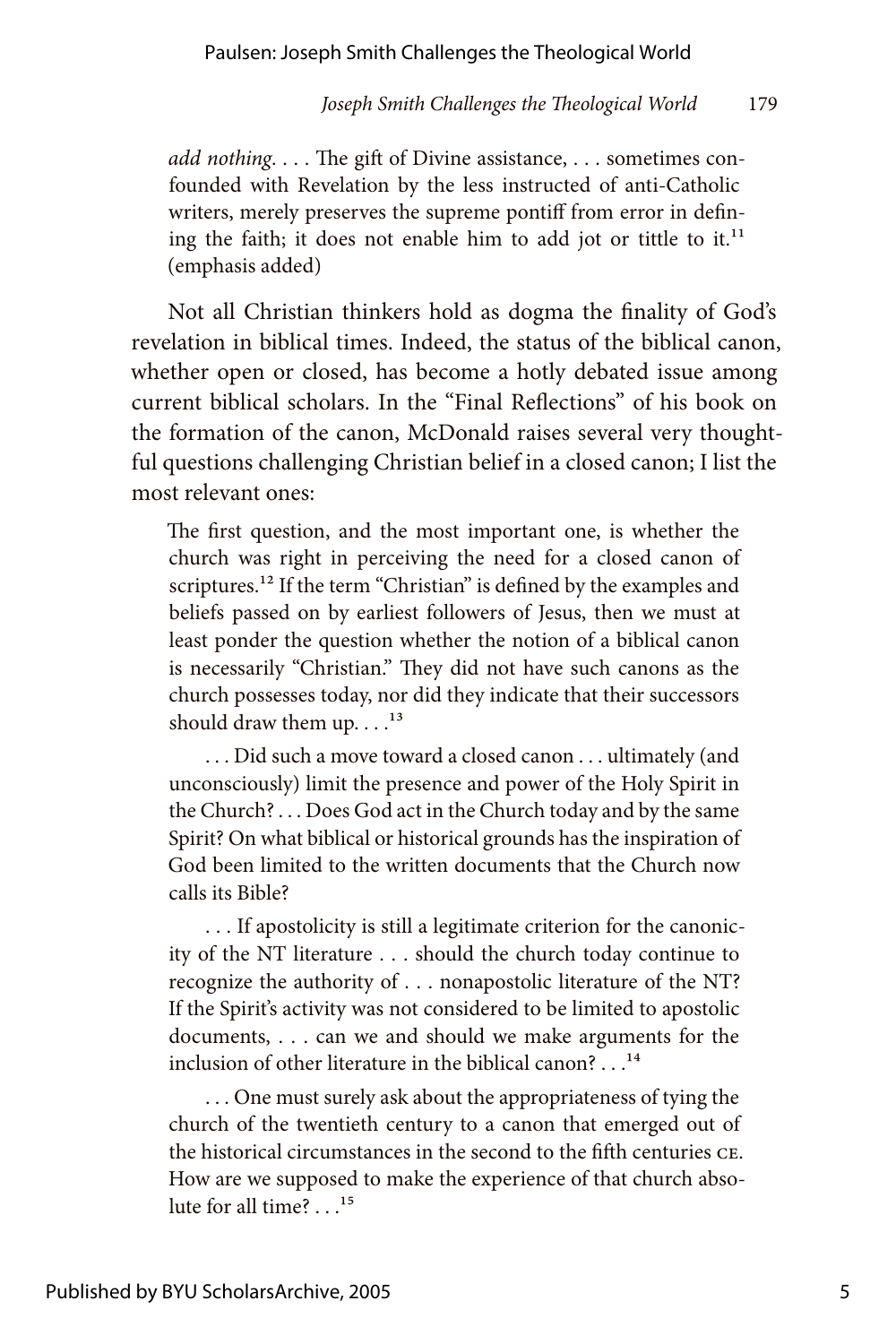If the Spirit inspired specific, authoritative instruction on the issues contemporary to the biblical writers, is there no voice today to give such needed guidance in our increasingly complex world?

**God's Word and Joseph Smith.** Almost two centuries ago, Joseph challenged the theological world with answers to McDonald's questions, always with a witness of revelatory events. For example, consider Joseph's response to the question: On what biblical ground has the inspiration of God been limited to the written documents that the church now calls its Bible? None! reasoned Joseph: "If [the canon is closed] there is a great defect in the book, or else it would have said so."<sup>16</sup> Elsewhere, he argued:

To say that God never said anything more to man than is recorded [in the Bible], *would be saying at once that we have at last received a revelation*: for it must require one to advance thus far, because it is nowhere said in that volume by the mouth of God, that He would not, after giving what is there contained, speak again; and if any man has found out for a fact that the Bible contains all that God ever revealed to man he has ascertained it by an immediate revelation, other than has been previously written by the prophets and apostles.<sup>17</sup> (emphasis added)

Joseph's argument seems persuasive. Given the silence of the Bible as a whole on this issue, the only way one could know for certain that there can be no extrabiblical revelation would be by means of an extrabiblical revelation. But this is obviously incoherent.

 Joseph's most fundamental challenge, however, to those who deny the possibility of extrabiblical revelation is not based on argument; it is grounded in his testimony of receiving direct revelations from God. Joseph's experience with these matters began in his fifteenth year as he struggled to decide which Christian church to join:

It was impossible for a person young as I was, . . . to come to any certain conclusion [as to] who was right and who was wrong . . . for the teachers of religion . . . understood the same passages of scripture so differently as to destroy all confidence in settling the question by an appeal to the Bible. (Joseph Smith–History 1:8–12)

In 820, he prayed for divine guidance in choosing a church. In his canonized account of the experience, Joseph reports, "I saw two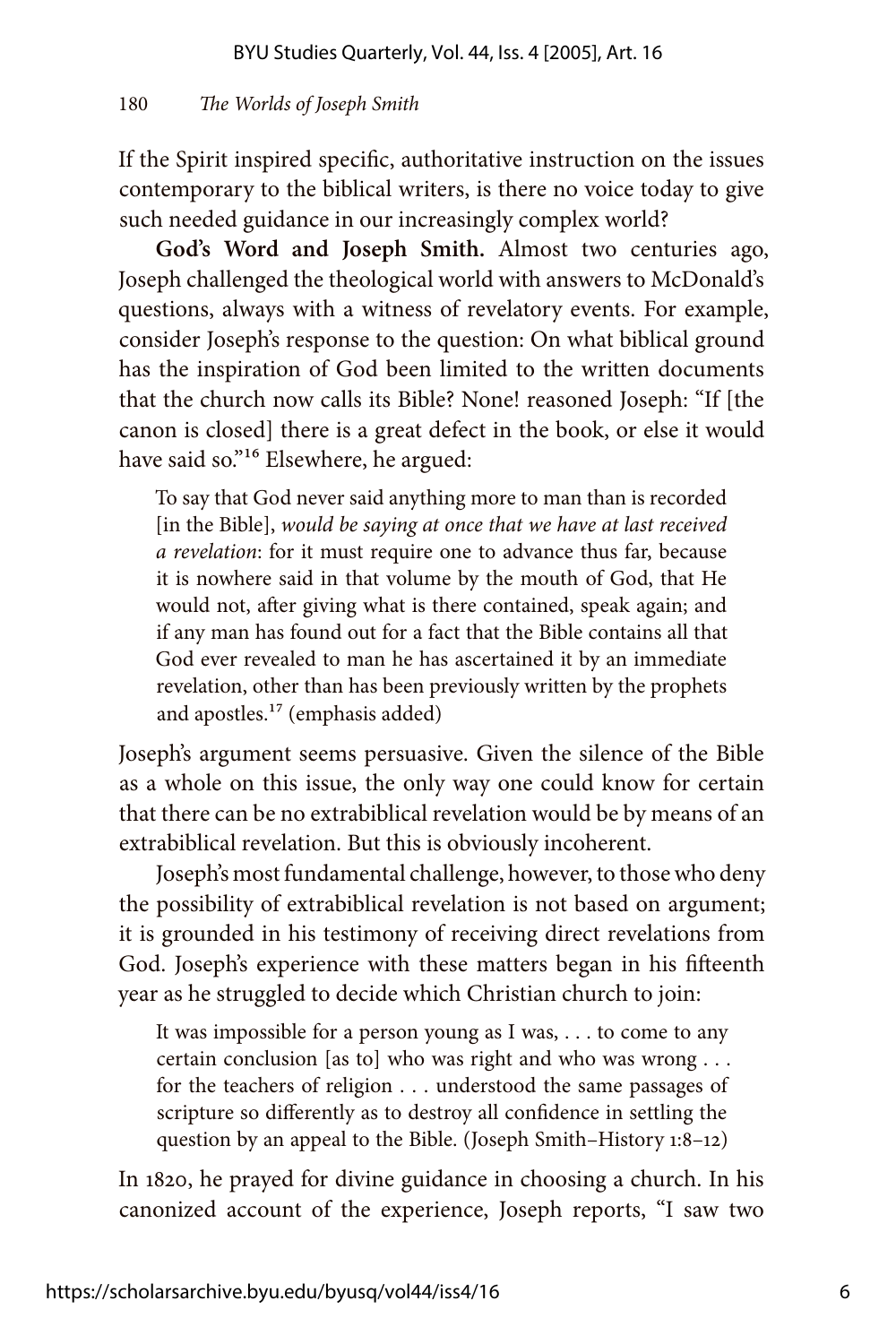Personages, whose brightness and glory defy all description, standing above me in the air. One of them spake unto me, calling me by name and said, pointing to the other—*This is My Beloved Son. Hear Him!*" (Joseph Smith-History 1:17).

 In this revelation, Joseph conversed with God and Jesus Christ face to face as one man converses with another.<sup>18</sup> In this transcendent, tradition-shattering experience, Joseph received personal assurance of forgiveness of his sins, he was instructed to join none of the existing churches, and he was advised that God had a work for him to do. He later learned that this work was to usher in a new gospel dispensation—"the dispensation of the fullness of times," when all things would be gathered together in one to prepare the human family for the Second Coming of the Lord (Ephesians 1:10).<sup>19</sup>

 God also brought heaven to earth by divine visitations and angelic messengers. Through these instructions, Joseph revealed much about God's kingdom and his purposes for humankind, apostolic authority, ancient scriptures, the divine church, the temple, temple ordinances, and theology. As a result the Latter-day Saints have greatly enlarged the Christian canon, adding "plain and precious" gospel truths not found in the Bible  $(1$  Nephi 13:40). Thus Joseph could pen as the ninth Article of Faith for the Saints, "We believe all that God has revealed, all that He does now reveal, and we believe that He will yet reveal many great and important things pertaining to the Kingdom of God."

 With Joseph Smith's revelations in mind, let us return to some of McDonald's questions. Joseph's answers to these questions are tacit in his report of his revelations but are also often explicit in their specific content. Thus, being Christian, he asserted, does not "necessarily" mean having a closed canon; it means having an open one, as Moroni in the Book of Mormon explicitly and prophetically wrote:

And again I speak unto you who deny the revelations of God, and say that they are done away, that there are no revelations. . . . Behold I say unto you, he that denieth these things knoweth not the gospel of Christ; . . . For do we not read that God is the same yesterday, today, and forever, and in him there is no variableness neither shadow of changing? (Mormon 9:7–9)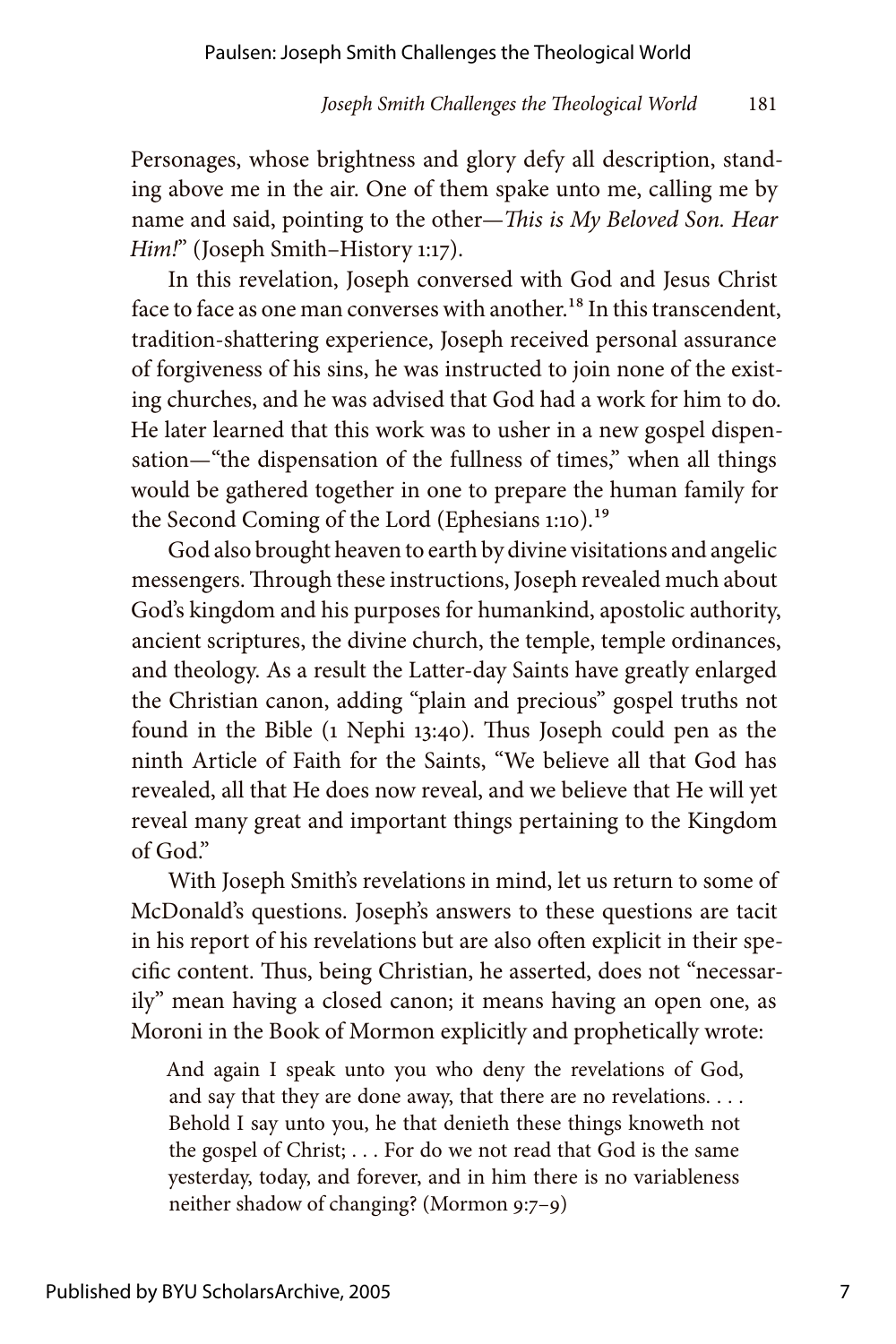Does the same Spirit that produced the written documents of the first century still speak today? In most of the revelations Joseph received directly, he recorded the Lord speaking in first person; the phrase "thus saith the Lord" appears ninety-nine times in uniquely Latter-day Saint scripture. In a dramatic fashion, Joseph burst open the canon that had been regarded as closed for hundreds of years.

## **2. Divine Authority**

 Joseph's claims to revelation shake the theological world at its very foundation. But at the same time, he proclaimed that the revelations offer the "more sure word of prophecy" (2 Peter 1:19) and a firmer foundation: a foundation of living prophets and apostles who have the authority to say, "Thus saith the Lord."

**Christendom and Divine Authority.** Jesus Christ is the only source from which claims to divine authority can be credibly based in Christendom. The first to claim such divine authority, as we have seen, were Jesus's apostles, whom he personally called and ordained. The apostles claimed, and were recognized by fellow Christians, to possess teaching, sacramental, and governing authority. With their passing, the question of authority became critical. The practical precedent that was established presumed authority in those who were tutored by the apostles. Olson explains:

Men like Polycarp [who had been tutored by John or other apostles] were considered the best and most authoritative sources of information about what the apostles taught and how they led the churches. Polycarp's aura of special authority [subsequently] fell upon his own disciples—men like Irenaeus who were trained in the Christian faith by him. . . . [U]ntil the New Testament was identified and agreed upon by Christians in the fourth century, this oral tradition and the authority of apostolic succession proved invaluable in the Christian struggle against heresies and schisms within the church.<sup>20</sup>

After the adoption of Christianity by the Roman Empire and attempts to establish orthodoxy by way of creedal decree, the Western churches adopted the Bishop of Rome as the "single supreme head"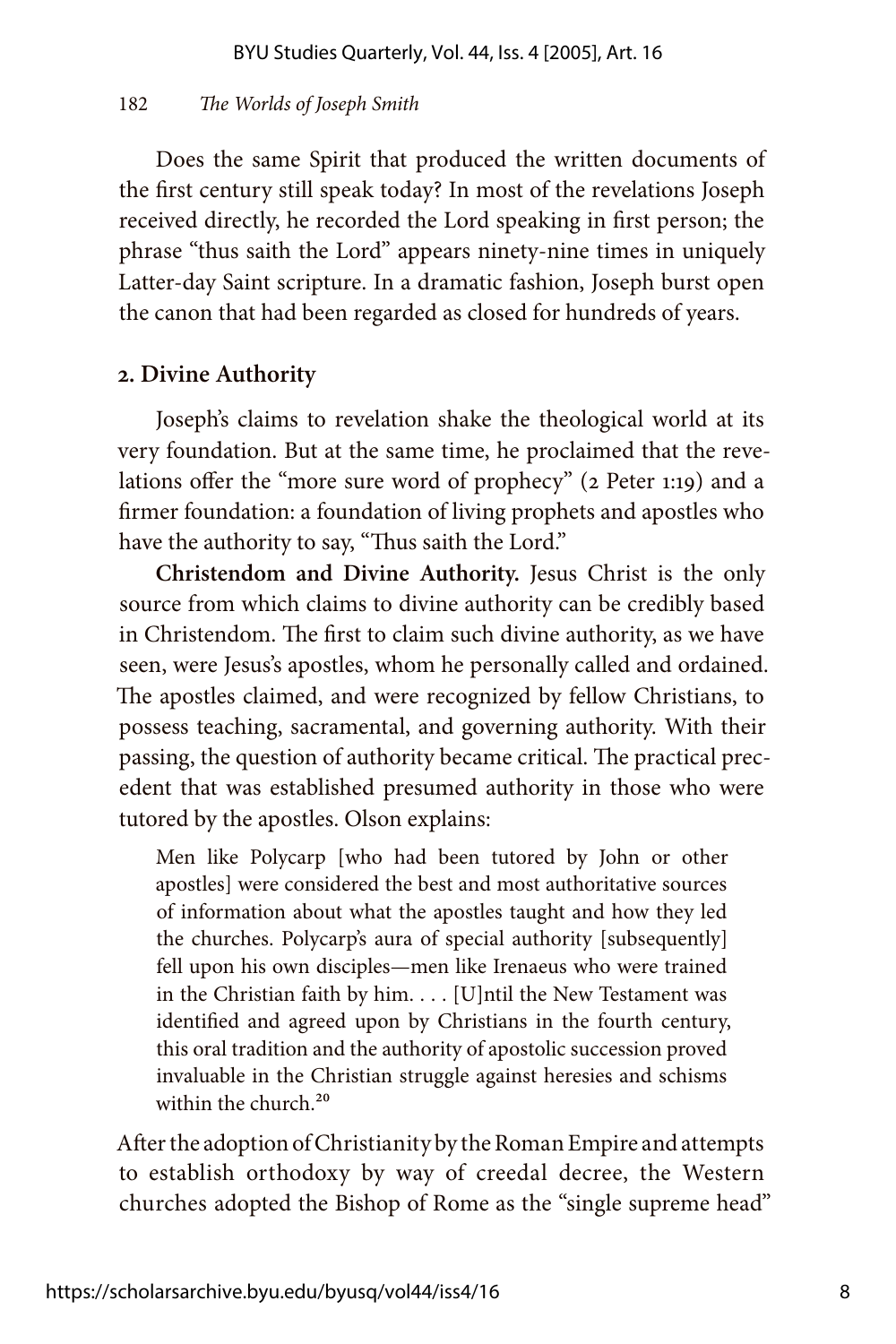to which all other officers in the church became subordinate.<sup>21</sup> Thus, the Catholic Church claims that (1) "apostolic succession is found in the Catholic Church," (2) "none of the separate Churches have any valid claim to it," and (3) the Roman Bishop possesses the supreme power to govern the church.<sup>22</sup> The Orthodox Church claims exactly the same apostolic succession while maintaining that all bishops are equal in authority. For them, "no particular bishop per se or document . . . has say over the churches."<sup>23</sup>

 In time, Protestantism emerged with a new answer to the question of authority: Olson writes, "Three major Protestant principles are usually identified as setting them apart from the church of Rome and its official theology: *sola gratia et fides* (salvation by grace through faith alone), *sola scriptura* (scripture above all other authorities for Christian faith and practice) and the priesthood of all believers."<sup>24</sup> Thus, for the Reformers doctrinal authority is founded solely in the Bible. Furthermore, sacramental authority is found in the virtuous lives of believers, rather than by authoritative call and hand-to-head ordination. The *Catholic Encyclopedia* diplomatically outlines the central argument:

Now in this respect there are several points of controversy between Catholics and every body of Protestants. Is all revealed truth consigned to Holy Scripture? or can it, must it, be admitted that Christ gave to His Apostles to be transmitted to His Church, that the Apostles received either from the very lips of Jesus or from inspiration or Revelation, Divine instructions which they transmitted to the Church and which were not committed to the inspired writings? Must it be admitted that Christ instituted His Church as the official and authentic organ to transmit and explain in virtue of Divine authority the Revelation made to men?<sup>25</sup>

**Joseph Smith and Divine Authority.** Into the confusing whirlwind of answers to these complex questions stepped a theologically untrained young man of twenty-four years of age. Armed with claims of direct conferrals of divine authority by angelic ministrants, Joseph Smith challenged the foundations of Christendom with his claim of authority from God to both speak and act in his name. Here, I will briefly set out Joseph's witness that angelic visitants conferred upon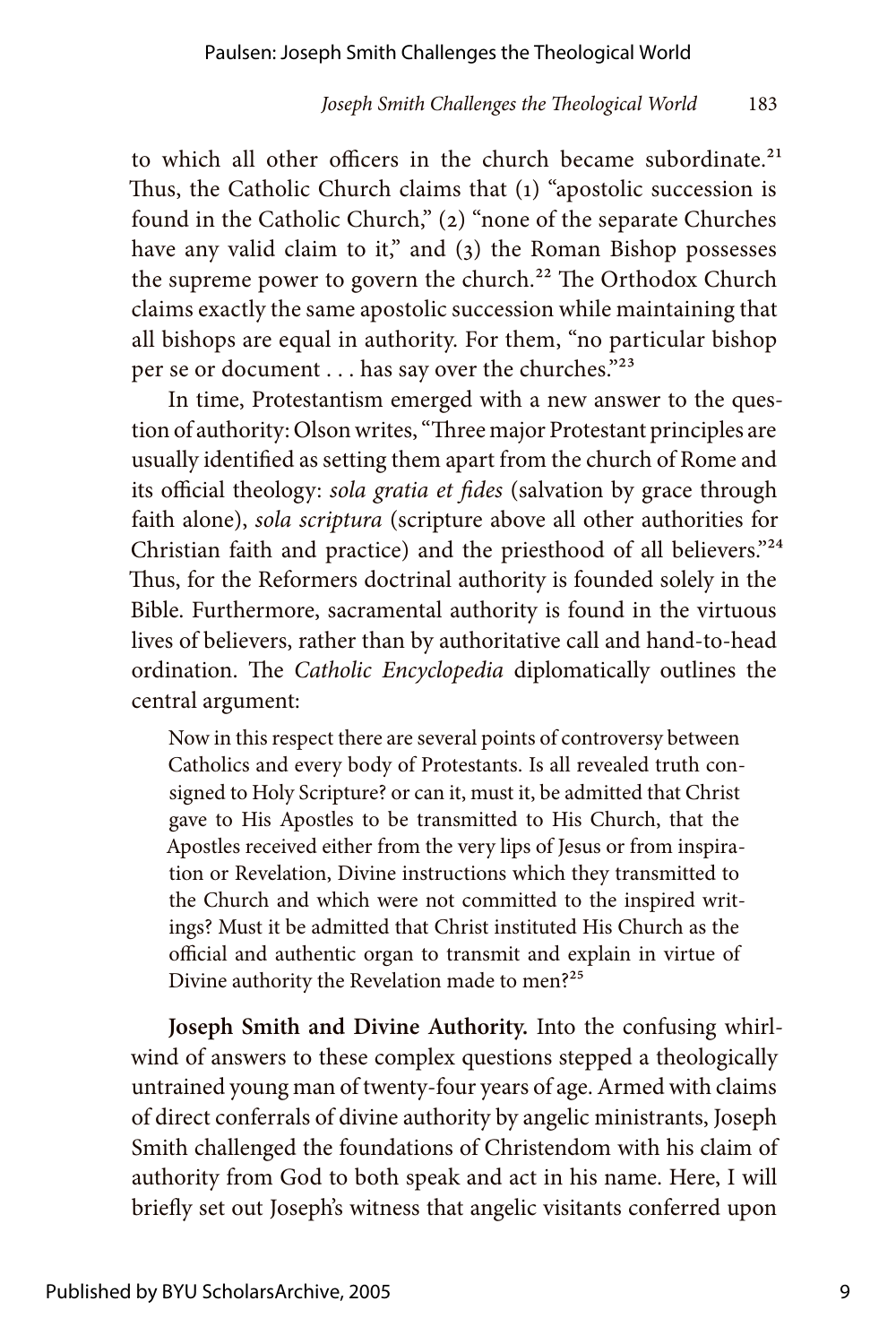him divine authority, which, they said, had long been absent from the church.

In 1829 as Joseph Smith and Oliver Cowdery were engaged in translating the Book of Mormon, they came across certain passages that made it clear to them that, in Oliver's words, "none had authority from God to administer the ordinances of the gospel."26 Subsequently, on May 15, 1829, Joseph and Oliver went to a wooded area in Pennsylvania to pray to the Lord concerning the matter. In answer to their prayers, John the Baptist "descended in a cloud of light" and, acting under the direction of Peter, James, and John, laid his hands upon them and ordained them, conferring the Aaronic Priesthood, "which holds the keys of the ministering of angels, and of the gospel of repentance, and of baptism by immersion for the remission of sins" (Joseph Smith–History 1:68–69).<sup>27</sup> Not long after John the Baptist's appearance, Peter, James, and John visited Joseph and Oliver and conferred on them the Melchizedek Priesthood, which empowered them to confer the gift of the Holy Ghost and to officiate in the higher ordinances of the gospel.<sup>28</sup> They also ordained Joseph and Oliver to be apostles of Jesus Christ, thus restoring the office that they themselves had held while on the earth.<sup>29</sup>

 These ordinations by angelic ministrants grounded Joseph Smith's claims to divine authority. Whereas Catholics claim an unbroken line of authority from the days of Peter, Joseph proclaimed that through apostasy the chain had been broken and the authority lost. Whereas Protestants claim that all believers hold priesthood authority, Joseph claimed that God restored divine authority by literal hand-to-head transfer by the very prophets and apostles whose lives and words are recounted in the Bible.<sup>30</sup> On the basis of these revelatory events, Joseph taught that there is no salvation between the two ends of the Bible without divine authority.<sup>31</sup> He elaborated:

We believe that no man can administer salvation through the gospel, to the souls of men, in the name of Jesus Christ, except he is authorized from God, by revelation or by being ordained by some one whom God hath sent by revelation, as it is written by Paul, Romans 10:14, "and how shall they believe in him, of whom they have not heard? and how shall they hear without a preacher? and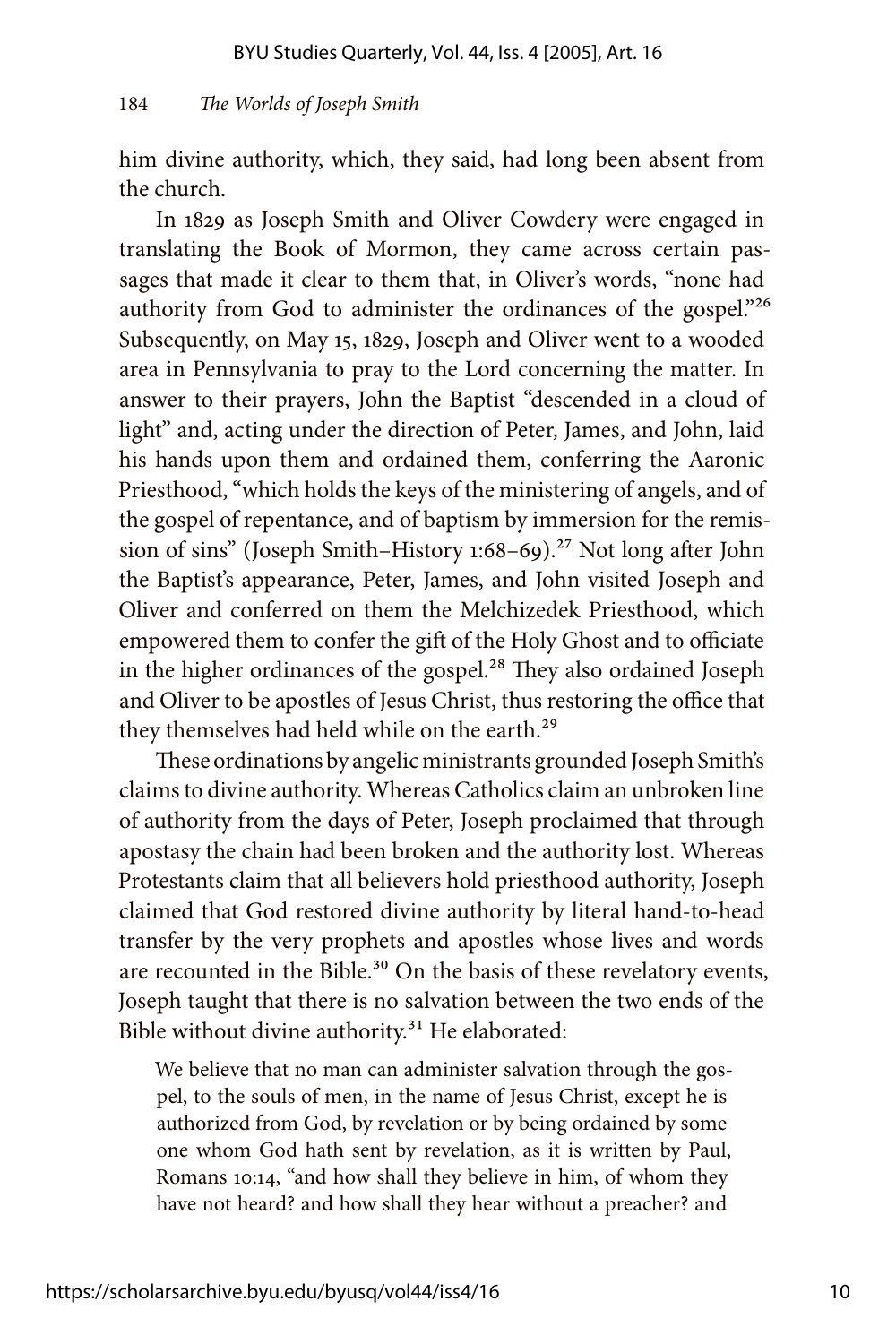how shall they preach, except they be sent?" and I will ask, how can they be sent without a revelation, or some other visible display of the manifestation of God. And again, Hebrews 5:4, "And no man taketh this honor unto himself, but he that is called of God as was Aaron."—And I would ask, how was Aaron called, but by revelation?<sup>32</sup>

# 3. Jesus Christ<sup>33</sup>

 As one claiming to have apostolic authority and to be a "special witness" of Christ, Joseph had much to teach about the identity and mission of Jesus of Nazareth that would challenge Christendom's Christologies.

**Christendom's Christologies.** Christology attempts to answer the question Jesus asked of his first disciples: "Whom say ye that I am?" (Matthew 16:15). As "the keystone of theology for serious Christians," Christology has been pursued using two fundamentally different methodologies: "Christology from above" and "Christology from below."<sup>34</sup> Christology from above takes at face value the confessions of faith in the deity of Christ as expressed in the New Testament, affirming that Christ is both God and Savior. Conversely, Christology from below begins with an inquiry into the historical Jesus. It goes behind the theological interpretations of the New Testament writers and attempts to ascertain the historical and factual foundation of Christological claims. Currently, there is a constant flux of both from-above and from-below scholarship.

 Although Christologies vary considerably, one noteworthy attempt at a unifying declaration has been made by the World Council of Churches, which requires that all applicants believe in "the Lord Jesus Christ as God and Savior."<sup>35</sup> Yet even this declaration has found its Christian critics. Some assert that Jesus was not a special revelation of God but only an extraordinary person. While some deny the God-nature of Jesus, other Christologies deny the actuality of his resurrection and atonement and even deny that Christ was morally perfect. In some Christologies, even the sayings of Jesus are turned into the "theological interpretations of his followers."<sup>36</sup> The most famous work in this regard has been done by the Jesus Seminar in California.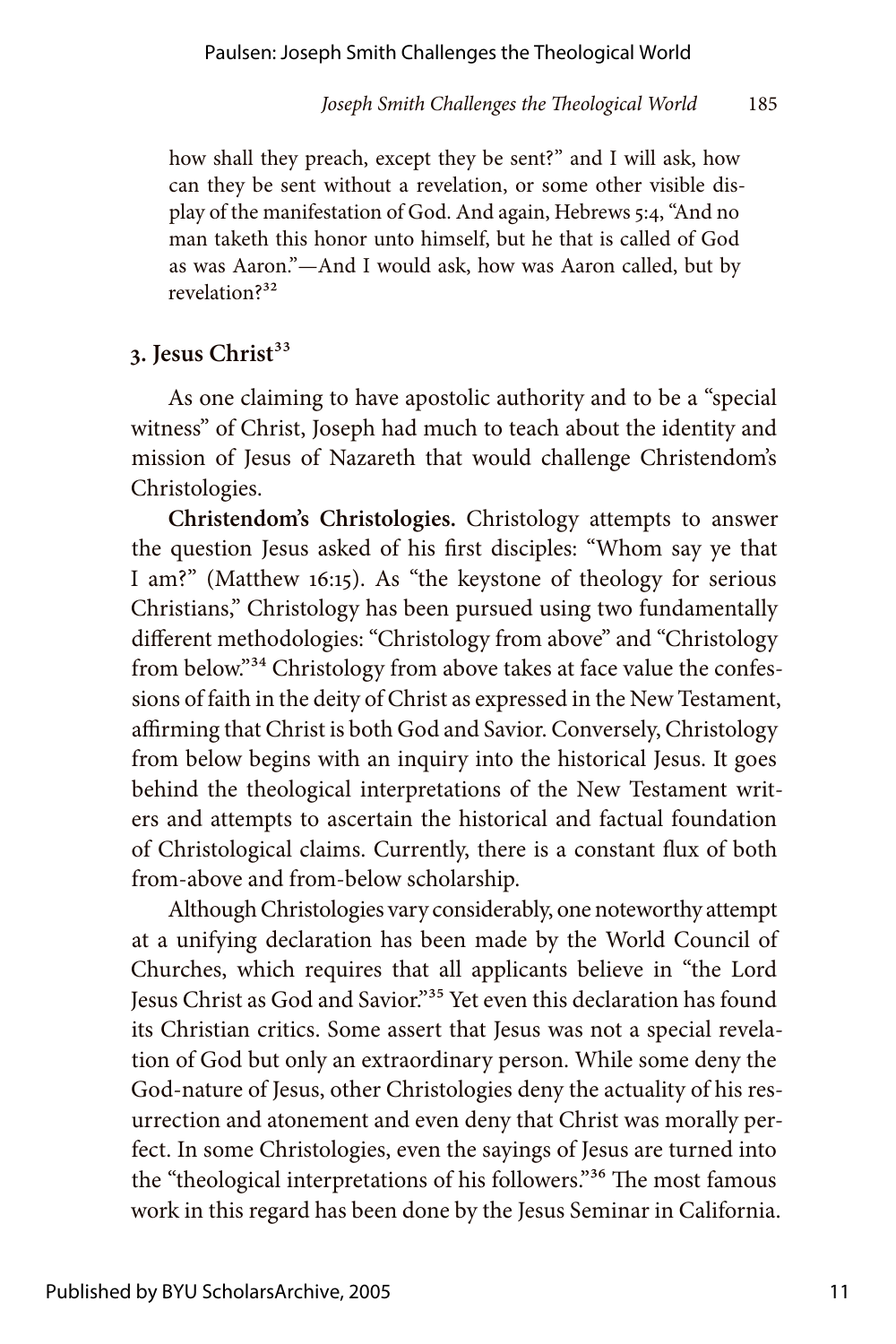The Seminar scholars assert that Jesus was not born of a virgin, not born of David's lineage, and not born in Bethlehem.<sup>37</sup> The divide in contemporary Christologies is astonishingly wide.

**Joseph's Christology.** Joseph Smith's "method" of arriving at Christological insights differs from both the traditional from-above and from-below approaches. In fact, it most closely parallels the method of Paul. Pauline Christology begins with his conversion experience, in which the resurrected Christ appeared and spoke with him.<sup>38</sup> Joseph, like Paul, also reported that he saw and conversed with the risen Lord on several occasions.<sup>39</sup> The source of Joseph's knowledge is thoroughly reflected in his deliverance of his Christology. Instead of lengthy prose articulating reasoned historical research or sustained exegeses of biblical texts, one finds in Joseph's statements short, clear descriptions.<sup>40</sup>

 In the resulting unique and expansive portrait of Christ, Joseph Smith agreed with, added to, and sometimes repudiated contemporary Christologies. He did so not only through direct personal encounters with the risen Lord, but also from revealed biblical and extrabiblical recorded encounters of others. Many of the latter are recorded in the Book of Mormon. Throughout the century preceding Christ's birth, Book of Mormon prophets foretold his incarnation, atonement, and resurrection. For instance, King Benjamin prophesied (ca. 124 BC):

The Lord Omnipotent who reigneth, who was, and is from all eternity to all eternity, shall come down from heaven among the children of men, and shall dwell in a tabernacle of clay, and shall go forth amongst men, working mighty miracles. . . . And lo, he shall suffer temptations, and pain of body, hunger, thirst, and fatigue, even more than man can suffer, except it be unto death; for behold, blood cometh from every pore, so great shall be his anguish for the wickedness and the abominations of his people. And he shall be called Jesus Christ, the Son of God . . . the Creator of all things. . . . And lo, he cometh . . . that salvation might come unto the children of men even through faith on his name; and even after all this they . . . shall crucify him. And he shall rise the third day from the dead. (Mosiah  $3:5-10$ <sup>41</sup>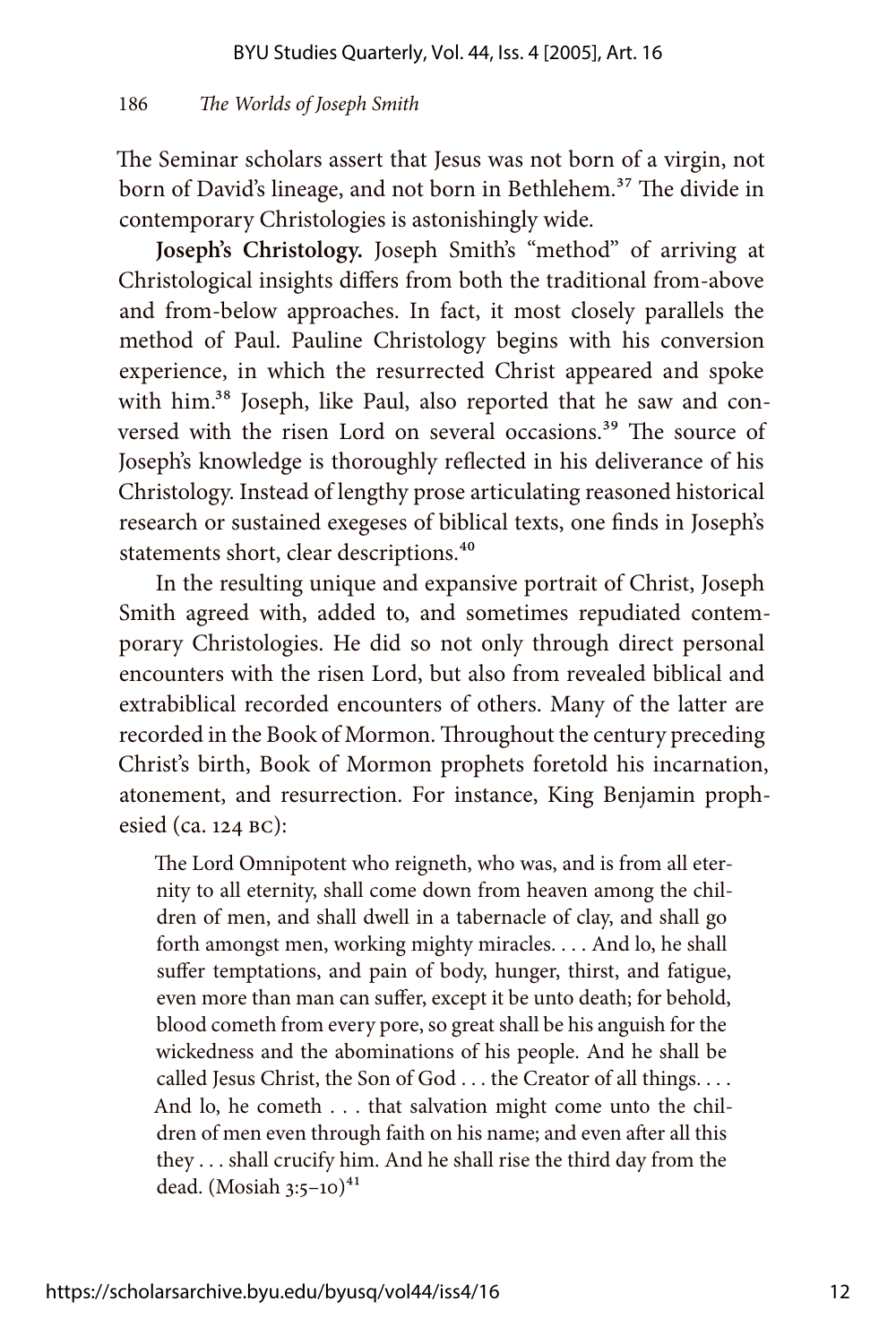According to the Book of Mormon, these transcendent events were established most clearly and powerfully by the risen Lord himself when, following his ascension in Jerusalem, he visited an expectant community of believers in the Western Hemisphere. He was introduced by God, the Father:

Behold my Beloved Son, in whom I am well pleased, in whom I have glorified my name—hear ye him. . . . As [the multitude] understood they cast their eyes . . . towards heaven; and behold, they saw a Man descending out of heaven; and he was clothed in a white robe; and he came down and stood in the midst of them . . . [And he] spake unto the people saying: Behold, I am Jesus Christ, whom the prophets testified shall come into the world. . . . Arise and come forth unto me, that ye may thrust your hands into my side, and . . . feel the prints of the nails in my hands and in my feet, that ye may know that I am the God of Israel, and the God of the whole earth, and have been slain for the sins of the world. (3 Nephi  $11:7-14)$ 

 But this is not all. Consider two further disclosures. According to a canonized account, the risen Lord appeared to Joseph Smith and Sidney Rigdon in Hiram, Ohio, on February 16, 1832. Of this experience, they wrote:

And now, after the many testimonies which have been given of him, this is the testimony, last of all, which we give of him: That he lives! For we saw him, even on the right hand of God; and we heard the voice bearing record that he is the Only Begotten of the Father—That by him, and through him, and of him, the worlds are and were created. (Doctrine and Covenants 76:22–24)

Four years later in the newly dedicated temple in Kirtland, Ohio, Christ again appeared and spoke, this time to Joseph Smith and Oliver Cowdery. They described their experience:

We saw the Lord standing upon the breastwork of the pulpit, before us . . . His eyes were as a flame of fire; the hair of his head was white like the pure snow; his countenance shone above the brightness of the sun; and his voice was as the sound of the rushing of great waters . . . saying: I am the first and the last; I am he who liveth, I am he who was slain; I am your advocate with the Father. (Doctrine and Covenants  $110:2-4$ )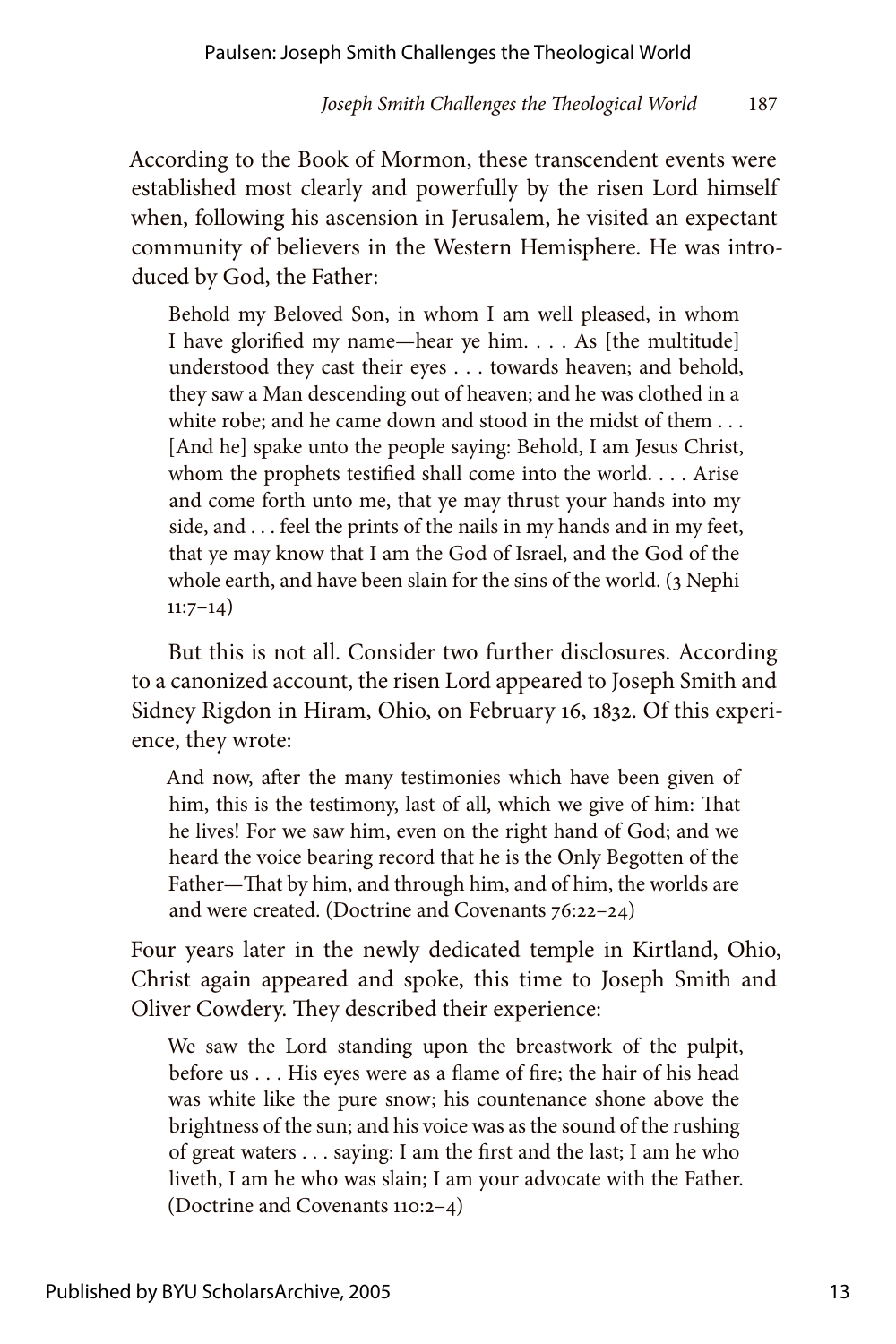When accepted as true, these self-disclosures of the risen Lord repudiate the humanistic conclusions of the Jesus Seminar and of liberal Christologies, and they powerfully confirm the faith of Christians who affirm with Joseph that Jesus Christ is the Eternal God, the Creator, the God of Israel, God incarnate, merciful Savior, risen Lord, and advocate with the Father.

## **4. God and the Godhead**

 Reflection on his first vision in due time yielded Joseph more insights: Jesus Christ is truly God's beloved Son; God the Father and Jesus Christ are two distinct persons, gloriously embodied and humanlike in form; and men and women were literally created in their image. These experiential insights stand in dramatic contrast with the typical propositions found in conventional theologies.

**The Nature of God: Conventional Theism.**The God of Abraham, Isaac, and Jacob has sometimes been distinguished from the god of the philosophers and theologians.<sup>42</sup> The latter is a human construction—a product of rational theologizing, with no explicit basis in revelation. While the philosophers' god is variously conceived, it is commonly portrayed as absolutely sovereign, all-controlling and alldetermining, wholly other, absolutely simple, immaterial, nonspatial, nontemporal, immutable and impassible, the creator of all things out of nothing.<sup>43</sup> Although there is, as already seen, much diversity within Christian understandings of God, I will refer to this composite portrait of God as "the god of the philosophers."<sup>44</sup>

**The God of Joseph Smith.** The God who revealed himself to Joseph Smith is radically unlike the god of the philosophers. He did not create all things out of nothing; to the contrary, he created the physical universe out of chaotic matter. That God is not allcontrolling and all-determining; to the contrary, we on earth have morally significant freedom. Even God's gracious gift of forgiveness of sins awaits our free acceptance. Joseph's God is neither timeless, immutable, impassible, nor eternally static. To the contrary, he is "the living God" who is profoundly "touched with the feeling of our infirmities," and responsive to our needs and petitionary prayers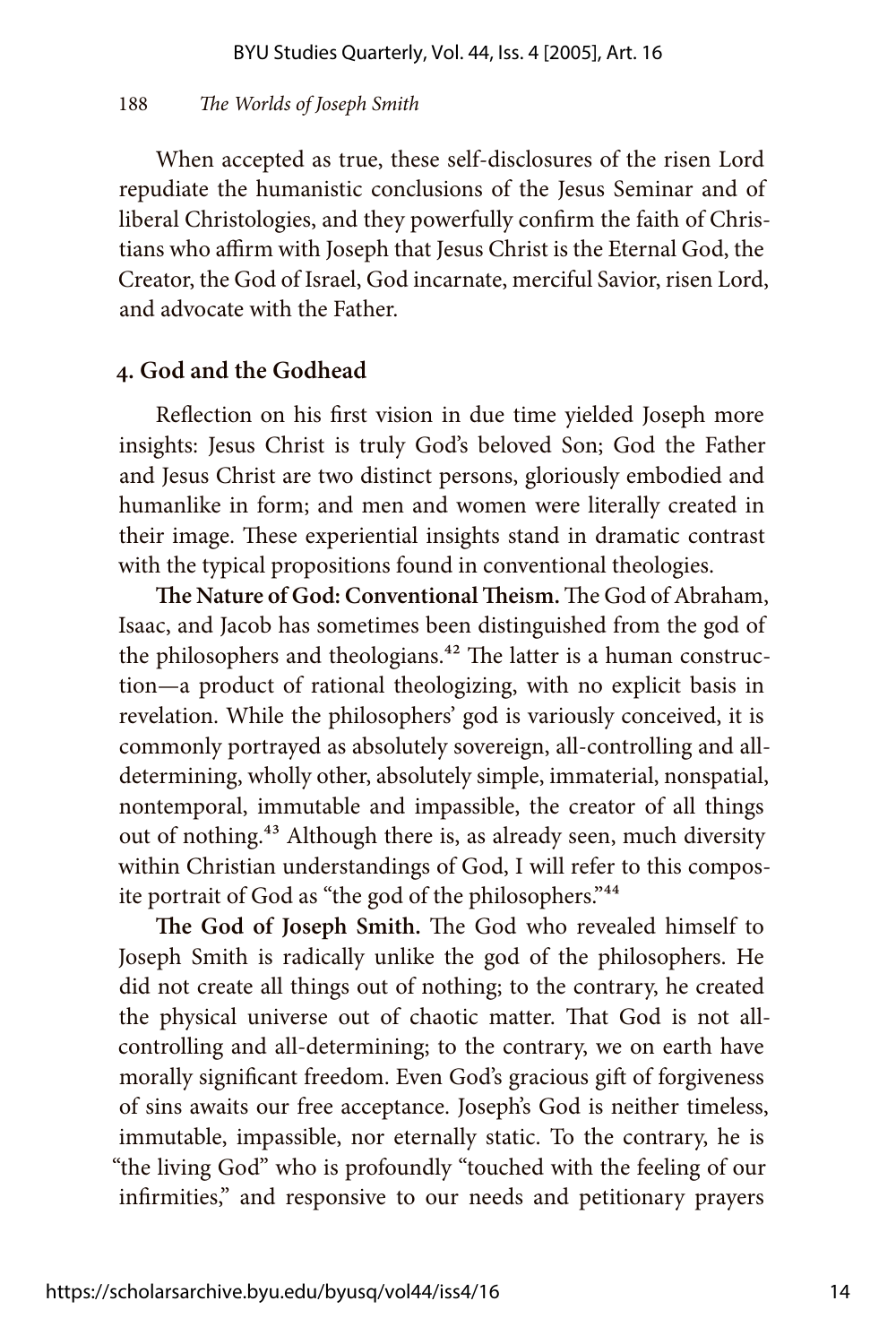(Hebrews 3:12; 4:15). $^{45}$  God is not absolutely simple, immaterial, nonspatial, nor wholly other. To the contrary, he formed our bodies in the very image and likeness (Genesis 1:26) of his own, and he speaks with people "face to face, as a man speaketh unto his friend" (Exodus 33:11). In sum, the God who revealed himself to Joseph is the God of Abraham, Isaac, and Jacob and not the god of the philosophers and theologians. Of the many differences between Joseph's living God and the god of human constructions, I will focus on three: divine embodiment, the Godhead, and God's loving passibility.

**Divine Embodiment.** In language again reflecting direct experience over reasoned discourse, Joseph declared, "The Father has a body of flesh and bones as tangible as man's; the Son also; but the Holy Ghost has not a body of flesh and bones, but is a personage of Spirit" (Doctrine and Covenants 130:22). In similar simple declarations of revealed fact, Joseph made it clear that the Father and the Son created our bodies in the very image and likeness of their own. Thus, he taught that humans are theomorphic. "When the Savior shall appear we shall see him as he is. We shall see that he *is a man like ourselves*" (Doctrine and Covenants 130:1; emphasis added).

God himself was once as we are now, and is an exalted man, and sits enthroned in yonder heavens! That is the great secret. If the veil were rent today, and the great God who holds this world in its orbit, and who upholds all worlds and things by His power, was to make himself visible,—I say, if you were to see him today, you would see him like a man in form—like yourselves in all the person, image, and very form as a man.<sup>46</sup>

 Indeed, "it is the first principle of the gospel to know for a certainty the character of God, and to know that we may converse with Him as one man converses with another."<sup>47</sup> From these selfdisclosures, it became evident to Joseph Smith that the Father's and the Son's risen bodies, while like human bodies in form are, in some respects, substantially unlike our corruptible bodies. In Joseph's account of his First Vision, he reports that the "brightness and glory [of the Father and the Son] defy all description" (Joseph Smith-History 1:17). And a newly revealed report of Moses' face-toface encounter with God reads: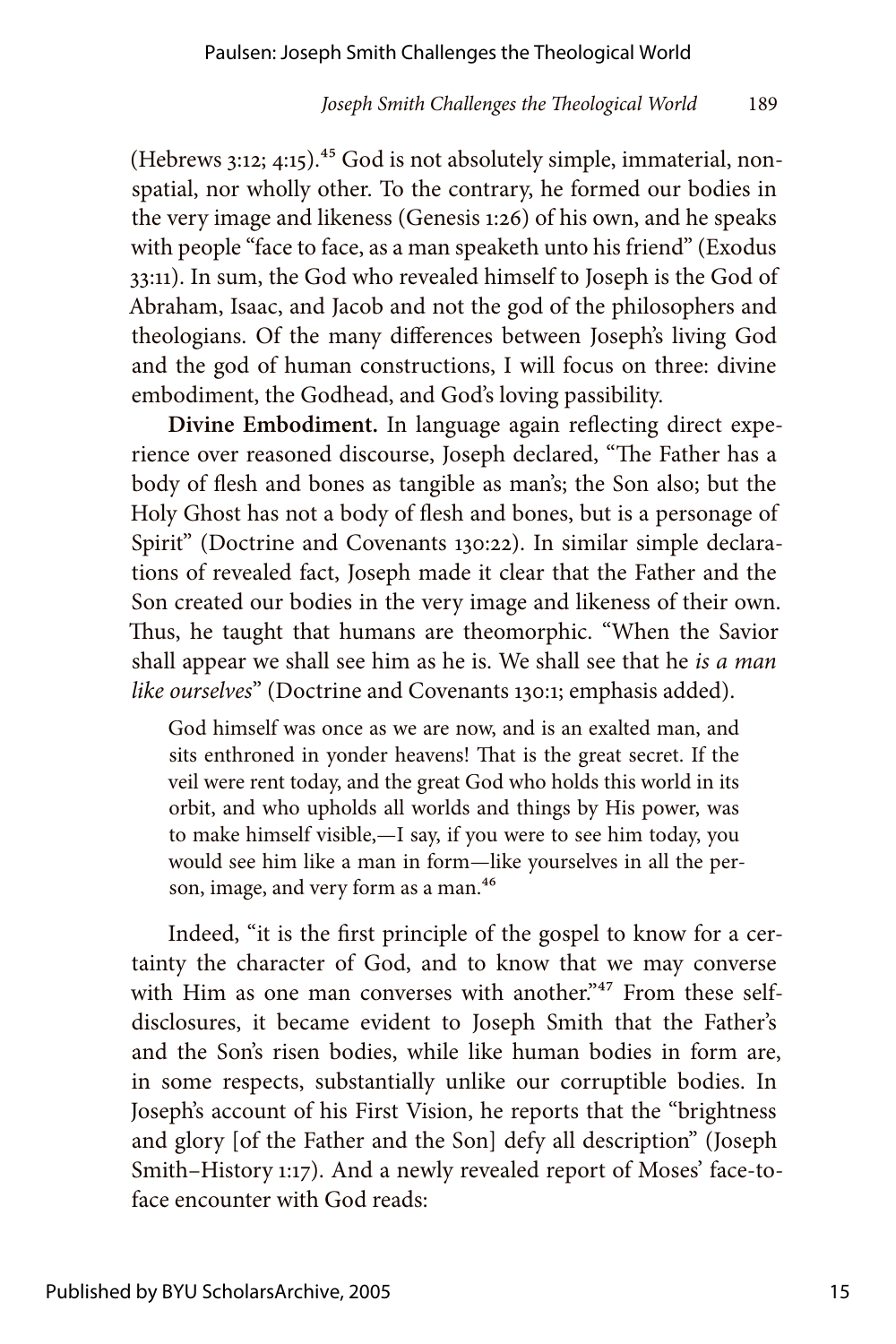The presence of God withdrew from Moses, that his glory was not upon Moses; and Moses was left unto himself. And as he was left unto himself, he fell unto the earth. And it came to pass that it was for the space of many hours before Moses did again receive his natural strength like unto man; and he said unto himself: Now, for this cause I know that man is nothing, which thing I never had supposed. But now mine own eyes have beheld God; but not my natural, but my spiritual eyes, for my natural eyes could not have beheld; for I should have withered and died in his presence; but his glory was upon me; and I beheld his face, for I was transfigured before him.  $(Moses 1:9-11)$ 

So glorious is God's personage that Moses had to undergo a temporary transfiguration of his own body simply to withstand God's presence.

**The Godhead.** Joseph penned this simple first Article of Faith: "We believe in God, the Eternal Father, and in His son, Jesus Christ, and in the Holy Ghost." On the basis of his revelations, Joseph taught that the Godhead consists of three distinct persons, each separately embodied. Thus, Joseph rejected (and explicitly so) the traditional but extrabiblical idea that they constitute one metaphysical substance. Rather, they constitute one mutually indwelling divine community, perfectly united in mind, will, purpose, work, and love. The recorded revelations given to and through Joseph repeatedly declare, "Father, Son, and Holy Ghost are one God"; in these revelations, the word "God" is used to designate the individual members of the Godhead, as well as the divine community (cf. Doctrine and Covenants 20:28;  $2$  Nephi 31:21; Alma 11:44; 3 Nephi 11:36). Taken in their totality, Joseph's revelations disclose a social trinity, rather than a "one substance," tritheistic or modalistic model of the Godhead.<sup>48</sup>

**Passibility.** Conventional theism, influenced by Greek metaphysics, reasons that God must be timeless and unchanging and, hence, impassible—that is, unchangeable by another. In contrast, the revelations that came to and through Joseph Smith disclose God's tender and profound passibility. Consider two such passages from these revelations, the first from the Pearl of Great Price record of Enoch, an antediluvian prophet: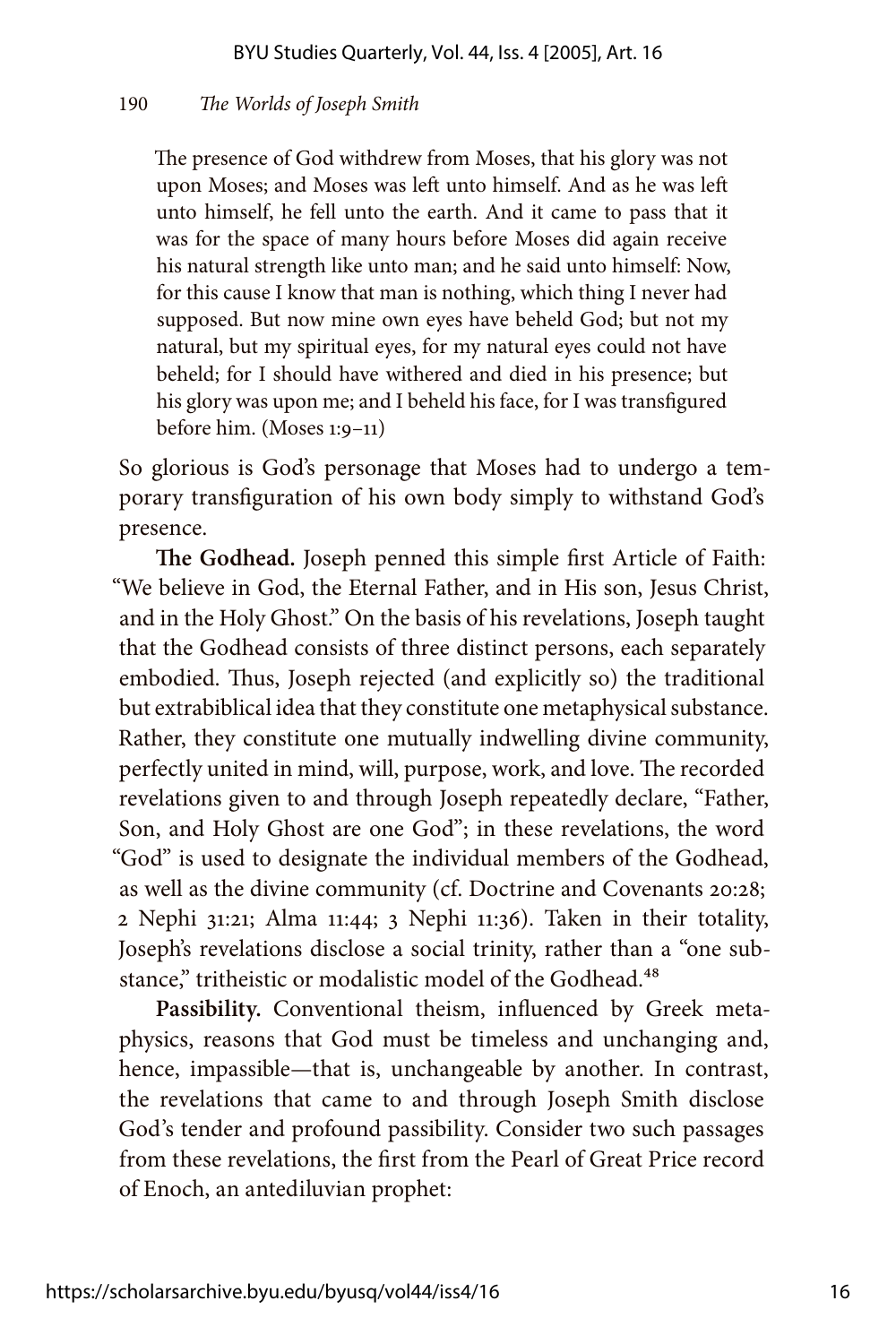And it came to pass that the God of heaven looked upon the residue of the people, and he wept. . . . And Enoch said unto the Lord: How is it that thou canst weep, seeing thou art holy, and from all eternity to all eternity? . . . The Lord said unto Enoch: Behold these thy brethren; they are the workmanship of mine own hands, and I gave unto them their knowledge, in the day I created them; and in the Garden of Eden, gave I unto man his agency; And unto thy brethren have I said, and also given commandment, that they should love one another, . . . but behold they are without affection, and they hate their own blood. (Moses 7:28–29, 32–33)

 The second comes from the Book of Mormon account of the visit of the resurrected Lord to a gathering of ancient Americans. As his visit was drawing to a close, the Lord advised the gathering that he was leaving. But he "cast his eyes round about again on the multitude, and beheld they were in tears, and did look steadfastly upon him as if they would ask him to tarry a little longer with them." Discerning their desires, the Lord lingered, responding, "Behold, my bowels are filled with compassion towards you." He inquired if there were any sick among them and told them, "Bring them hither and I will heal them, for I... see that your faith is sufficient that I should heal you." Next, Jesus invited them to bring their little children to him, and he prayed for them. The record continues: "No one can conceive of the joy which filled [their] souls." Seeing that *their* joy was full, Jesus said, "Blessed are ye because of your faith. And *now* behold, *my* joy is full. And when he had said these words, he wept." Then he "took their little children, *one by one*, and blessed them, and prayed unto the Father for them. And when he had done this he wept again" (3 Nephi 7:3–8, 7–25; emphasis added). The resurrected Lord had planned to leave his people earlier, but he lingered because he discerned that the people wanted him to stay. And when their joy was full, *then* was his joy full.

 Dallas Willard once caricatured the god of the philosophers as "a great unblinking cosmic stare."<sup>49</sup> In Joseph's theology, there is no ground for such a caricature. His revelations powerfully and reassuringly disclose the tender passibility of God, who profoundly loves each of us.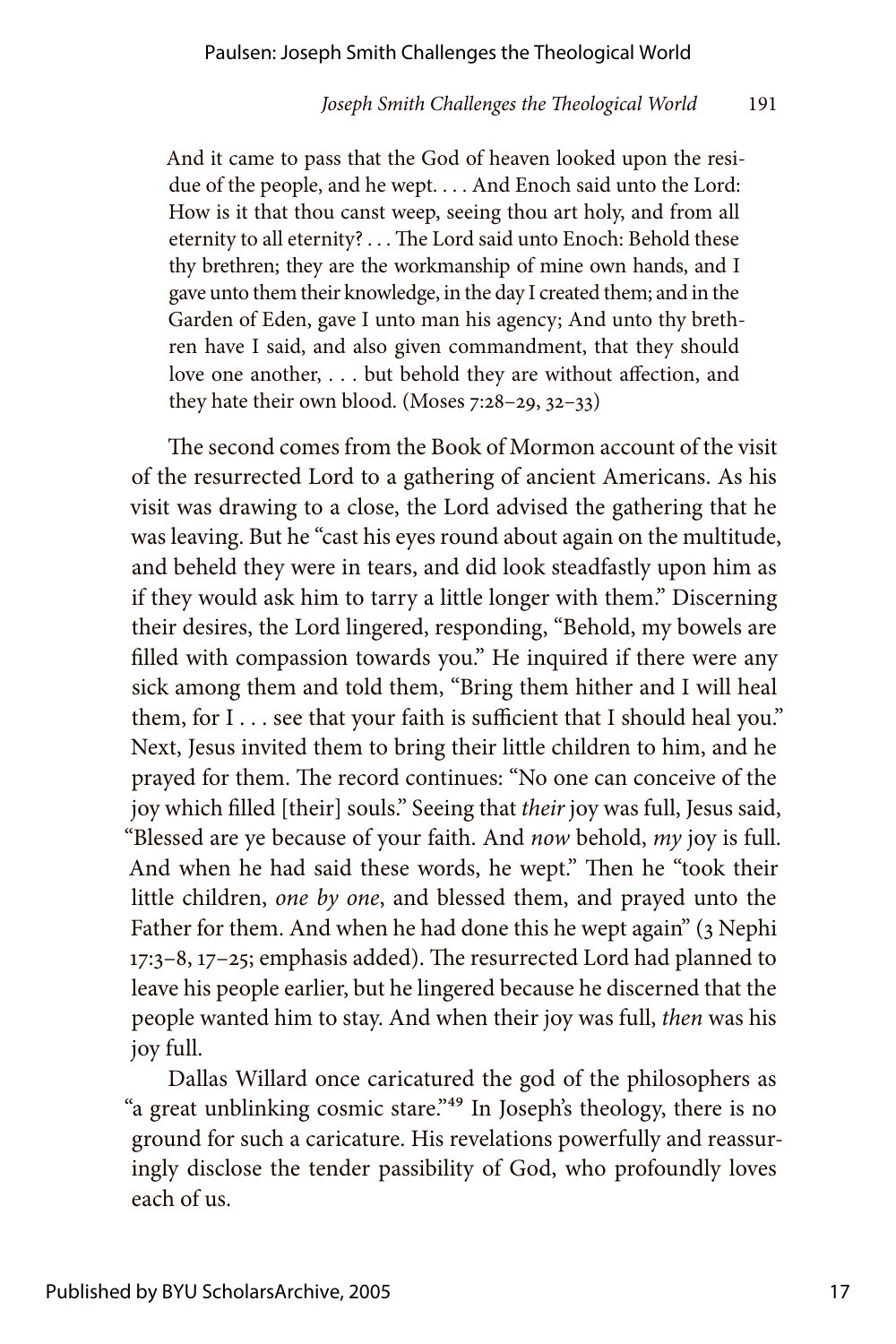## **5. A Theomorphic Understanding of Men and Women**

 But what or who are we? Where did we come from? Why are we here? Let's begin at the beginning.

**Beginningless Beginning.** In his book *Eternal Man*, Latter-day Saint philosopher Truman G. Madsen succinctly summarizes Joseph's answers to the above questions:

Regarding the ultimate identity of man, the Prophet Joseph Smith taught that man as a primal intelligence is eternal. Likewise the spirit-elements that compose his Divinely-sired spirit and the matterelements that compose his physically-sired body are eternal. Except in procreation, these elements of the total self never become an *essential* part of any other self. Once united, their destiny is to be glorified and "inseparably connected" throughout all eternity.<sup>50</sup>

While acknowledging that Joseph's affirmations about intelligences leave much that remains indeterminate, Madsen suggests that a careful reading yields these four points:

*Individuality*. A person as a self had a beginningless beginning. He or she has never been identified wholly with any other being. Nor is he or she a product of nothing. "Intelligence is eternal and exists upon a self-existent principle. . . . There is no creation about it."<sup>51</sup>

*Autonomy*. The self is free. All intelligence "is independent in that sphere in which God has placed it, to act for itself . . . otherwise there is no existence"

*Consciousness*. There is no inanimate intelligence or unconscious mind. These are contradictions in terms. Selfhood and individual consciousness are unending. "The intelligence of spirits had no beginning; neither will it have an end."

*Capacity for Development*. "All the minds and spirits that God ever sent into the world are susceptible of enlargement."<sup>52</sup>

**Spirits Begotten, Not Made.** A revelation pronounced by Joseph states that the inhabitants of the world are the "begotten sons and daughters unto God" (Doctrine and Covenants 76:24). Thus the entire human family are God's children, not creatures merely. Joseph's successors in the prophetic office have spelled out this concept more fully: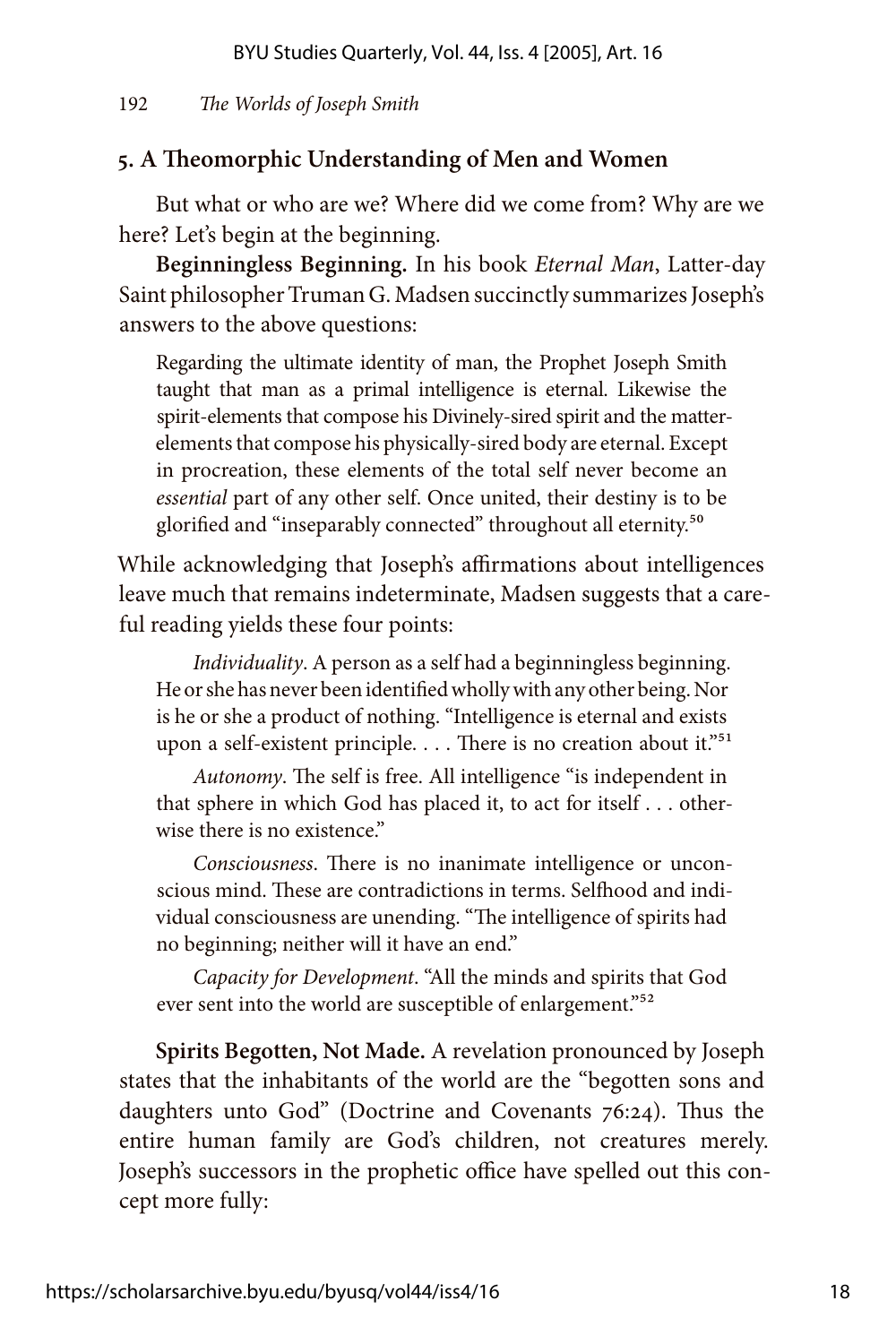The Father of Jesus is our Father also. Jesus Himself taught this truth, when He instructed His disciples how to pray: "Our Father which art in heaven," etc. Jesus, however, is the firstborn among all the sons of God—the first begotten in the spirit, and the only begotten in the flesh. . . . All men and women are in the similitude of the universal Father and Mother, and are literally the sons and daughters of Deity.<sup>53</sup>

**Bodies Created in God's Image.** In an early account in the Book of Mormon, a prophet was permitted to see the preincarnate Lord and his premortal spirit body (ca. 2200 bc). The Lord explained to the brother of Jared, "Seest thou that ye are created after mine own image? Yea, even all men were created in the beginning after mine own image. Behold, this body, which ye now behold, is the body of my spirit; . . . and even as I appear unto thee to be in the spirit will I appear unto my people in the flesh" (Ether 3:15-16). This passage corroborates Genesis :27, which appears in slightly altered form in another revelation given through Joseph: "And I, God, created man in mine own image, in the image of mine Only Begotten created I him; male and female created I them" (Moses 2:27).

**Morally Significant Freedom.** As eternal intelligences begotten as sons and daughters of God, humans have morally significant freedom. This is clearly taught in the revelations that came through Joseph. "All truth is independent in that sphere in which God has placed it, to act for itself, as all intelligence also; otherwise there is no existence" (Doctrine and Covenants 93:30). Thus, humans "are free to choose liberty and eternal life, through the great Mediator of all men, or to choose captivity and death, according to the captivity and power of the devil" (2 Nephi 2:27). Joseph told the Saints that "Satan was generally blamed for the evils which we did, but if he was the cause of all our wickedness, men could not be condemned. The devil could not compel mankind to do evil; all was voluntary," and later in the same address he affirmed that "God would not exert any compulsory means, and the devil could not; and such ideas as were entertained [on these subjects] by many were absurd."<sup>54</sup>

**The Purpose of Mortal Existence and Our Eschatological Potential.** Joseph taught, "The relationship we have with God places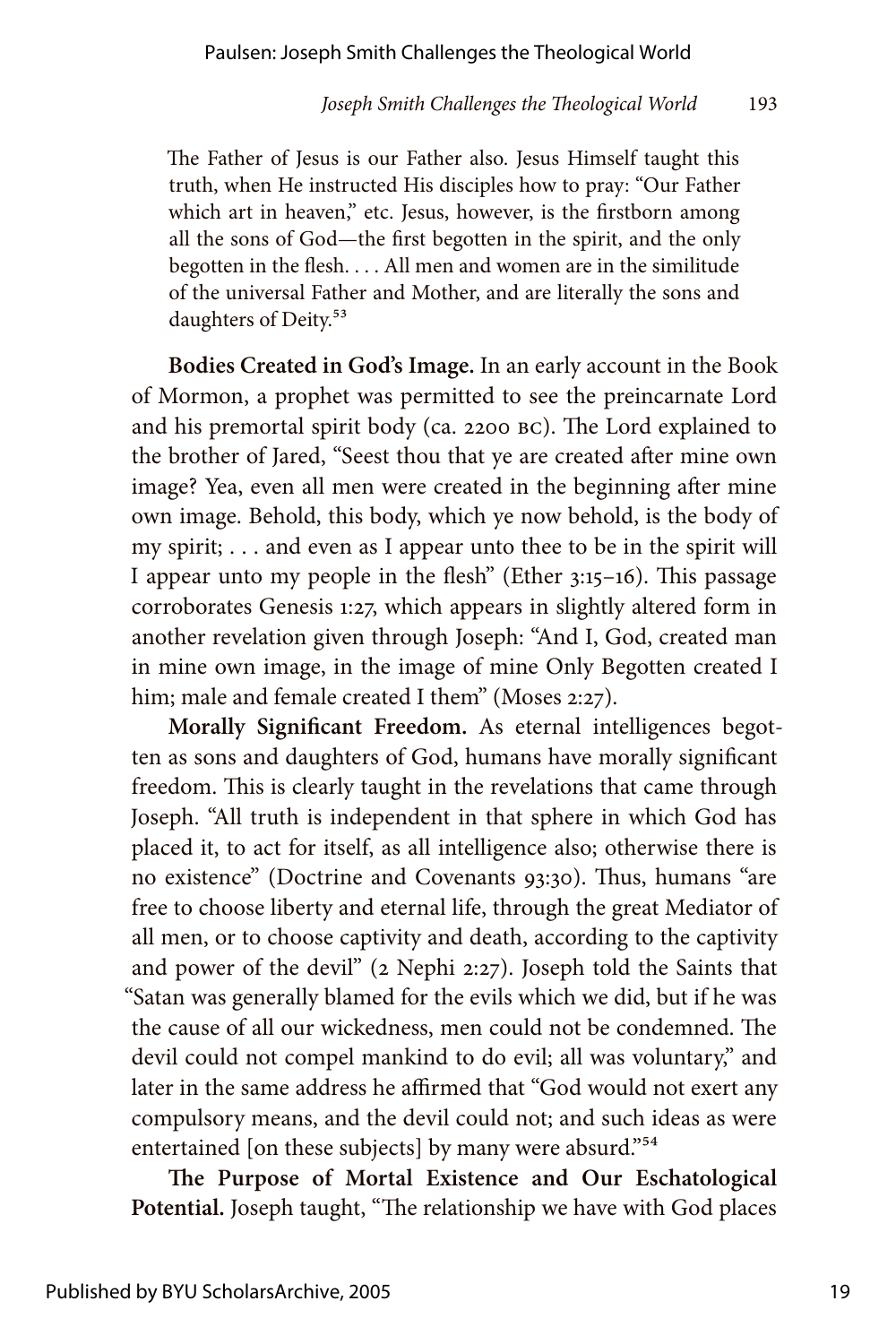us in a situation to advance in knowledge. He has power to institute laws to instruct the weaker intelligences." He further argued that, as noted earlier, our minds "are susceptible of enlargement."<sup>55</sup>

 And just how much enlargement did Joseph have in mind? He took as his paradigm the relationship between God the Father and God the Son, Jesus Christ. In much the same way that Christ "received not of the fulness at first, but continued from grace to grace, until he received a fulness" (Doctrine and Covenants 93:13), and so are we expected to advance from grace to grace until we, too, receive a fullness from the Father. Consider these words from Joseph Smith:

 You have got to learn how to be Gods yourselves, and to be kings and priests to God, the same as all Gods have done before you, namely, by going from one small degree to another, and from a small capacity to a great one; from grace to grace, from exaltation to exaltation, until you attain to the resurrection of the dead, and are able to dwell in everlasting burnings, and to sit in glory, as do those who sit enthroned in everlasting power. . . .

 What did Jesus do? Why; I [Jesus] do the things I saw my Father do when worlds came rolling into existence. My Father worked out his kingdom with fear and trembling, and I must do the same; and when I get my kingdom, I shall present it to my Father, so that he may obtain kingdom upon kingdom, and it will exalt him in glory. He will then take a higher exaltation, and I will take his place, and thereby become exalted myself. So that Jesus treads in the tracks of his Father, and inherits what God did before; and God is thus glorified and exalted in the salvation and exaltation of all his children<sup>56</sup>

 Joseph viewed this process as one that would take a very substantial amount of time to complete: "It will be a great while after you have passed through the veil before you will have learned them [the principles of exaltation]. It is not all to be comprehended in this world; it will be a great work to learn our salvation and exaltation even beyond the grave."<sup>57</sup> Mortals are, indeed, in many ways extremely lacking in Godly attributes, yet so profound was Joseph's doctrine of their potential that he taught that with time, growth, and grace men and women could eventually arrive at a Godlike station: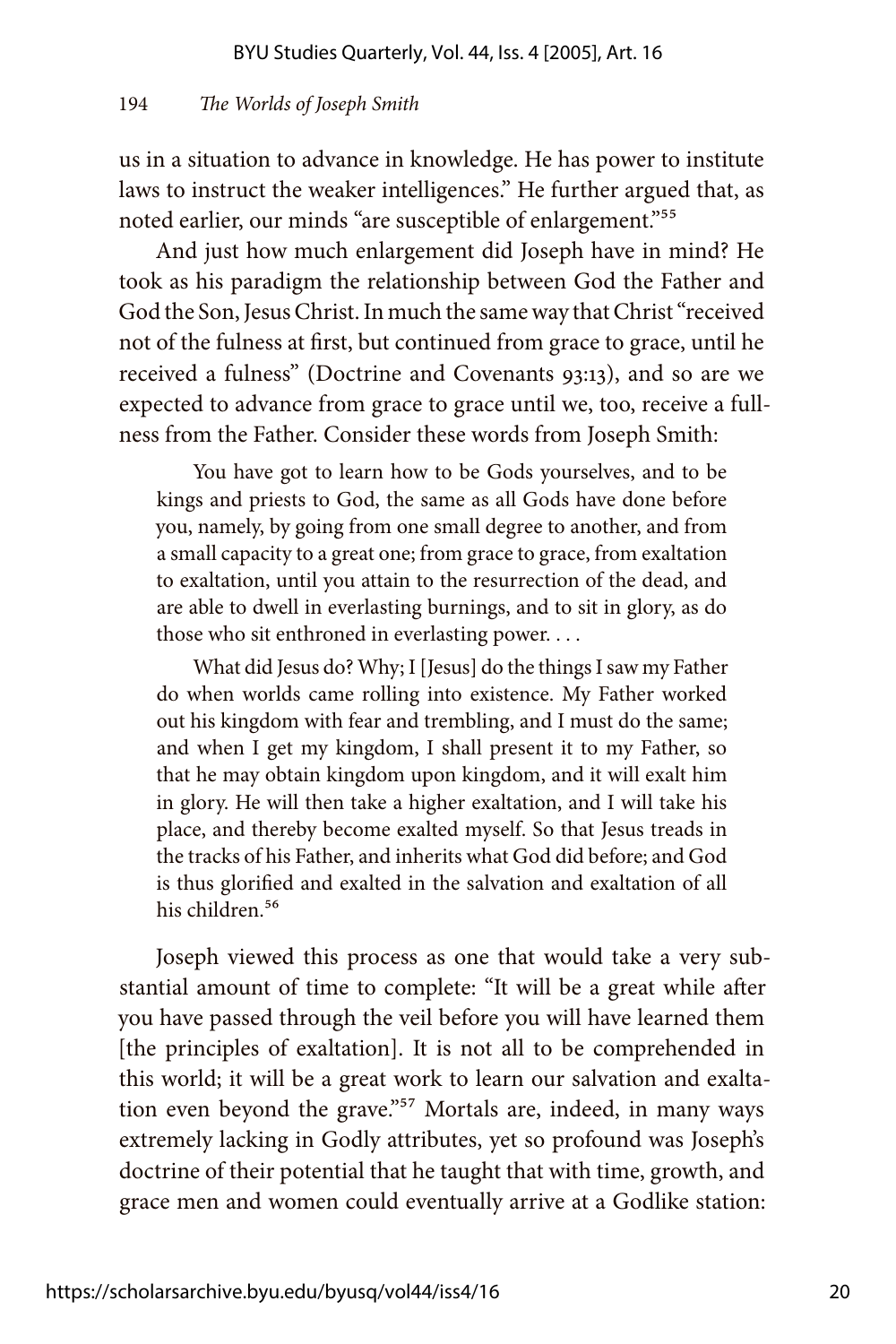"Then shall they be gods, because they have no end; . . . then shall they be above all, because all things are subject unto them. Then shall they be gods, because they have all power." The blessings of this exaltation are placed under strict principles and guidelines, which only those who endure on the gospel path in faithful obedience shall find: "Verily, verily, I say unto you, except ye abide my law ye cannot attain to this glory" (Doctrine and Covenants 132:20-21).

**The Fall.** Joseph's views of the fall and its effects presented (and still present) a major challenge to the varying theologies of Christendom. Contrary to the negative view of the fall prevalent in traditional Christianity, Joseph affirmed that the fall was a "fortunate fall" wherein mankind fell "downward, yet forward."<sup>58</sup> As usual, Joseph's thought was shaped by the revelations that he received and the records he translated.

 Nowhere is Joseph's theology of a fortunate fall more explicit than in the book of Moses. Here one reads of Adam and Eve's reaction to the consequences brought about by their transgression, fall, and subsequent removal from the Garden of Eden. Surprisingly, they both rejoice in, rather than lament, their new condition. Adam says:

Blessed be the name of God, for because of my transgression my eyes are opened, and in this life I shall have joy, and again in the flesh I shall see God. And Eve, his wife heard all these things and was glad, saying: Were it not for our transgression we never should have had seed, and never should have known good and evil, and the joy of our redemption, and the eternal life which God giveth unto all the obedient. And Adam and Eve blessed the name of God, and they made all things known unto their sons and their daughters (Moses  $5:10-12$ ).

 Similarly, Lehi (ca. 600 bc), a prophet-leader in the Book of Mormon, explained the benefits of the fall. He taught that Adam and Eve's fall placed them in a world wherein moral opposites are allowed to coexist. "For it must needs be, that there is an opposition in all things. If not so, . . . righteousness could not be brought to pass, neither wickedness, neither holiness nor misery, neither good nor bad"  $(z$  Nephi 2:11). The fall, then, far from being an unanticipated aberration from God's will, is to be embraced as a crucial component of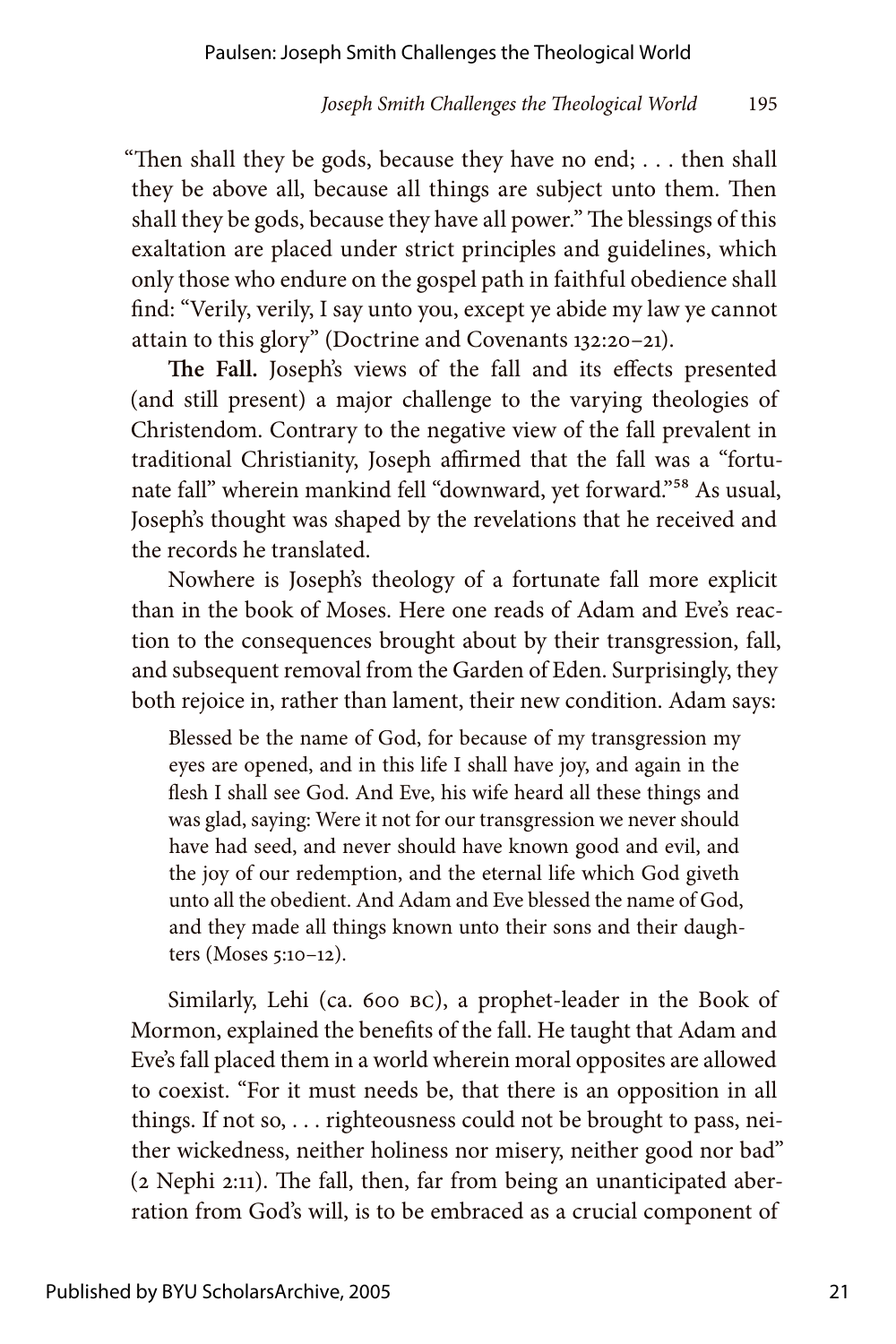God's salvific designs for the whole of his creation. As Lehi's text goes on to note, "All things have been done in the wisdom of him who knoweth all things. Adam fell that men might be; and men are, that they might have joy" (2 Nephi 2:24–25).

 Joseph's own words affirm the wisdom of the fall: "Adam did not commit sin in eating the fruits, for God had decreed that he should eat and fall . . . [That] he should die was the saying of the Lord; therefore, the Lord appointed us to fall and also redeemed us—for where sin abounded grace did much more abound."<sup>59</sup> When coupled with the atonement of Christ, the fall becomes an indispensable blessing by affording us meaningful moral freedom to choose righteousness from among the evils of a fallen world.

 In affirming such an unorthodox, positive view of the fall, Joseph did not overlook the untoward consequences of the fall that plague our mortal condition. Joseph's revelations concur with traditional Christianity teachings that because of the fall humanity was universally lost and became estranged from God's presence.<sup>60</sup> Yet Joseph did not teach that all humans inherit a totally depraved nature (original sin). Rather, he understood that all humans inevitably sin (universal sinfulness) because of opposition and moral imperfection. Even with the inevitability of our failures, Joseph taught that however existentially estranged we may become by our sinful choices, by Christ's justifying and sanctifying grace, we can be reconciled. Joseph advocated an extremely ennobling image of humans in which *every* person possesses the capacity, with divine assistance and grace, to refine his or her own fallen nature toward righteousness. Joseph stated, "I believe that a man is a moral, responsible, free agent; that although it was foreordained he should fall, and be redeemed, yet after the redemption it was not foreordained that he should again sin."<sup>61</sup>

 In summary, Joseph's teachings present a unique portrait of humanity. A person is a child, not a creature, of God; thus, we are of the same species as God. This relationship, Joseph taught, has profound implications for our ultimate potential: we contain within ourselves the capacity to grow unto the likeness of God. We possess morally significant freedom, which we may use for our ultimate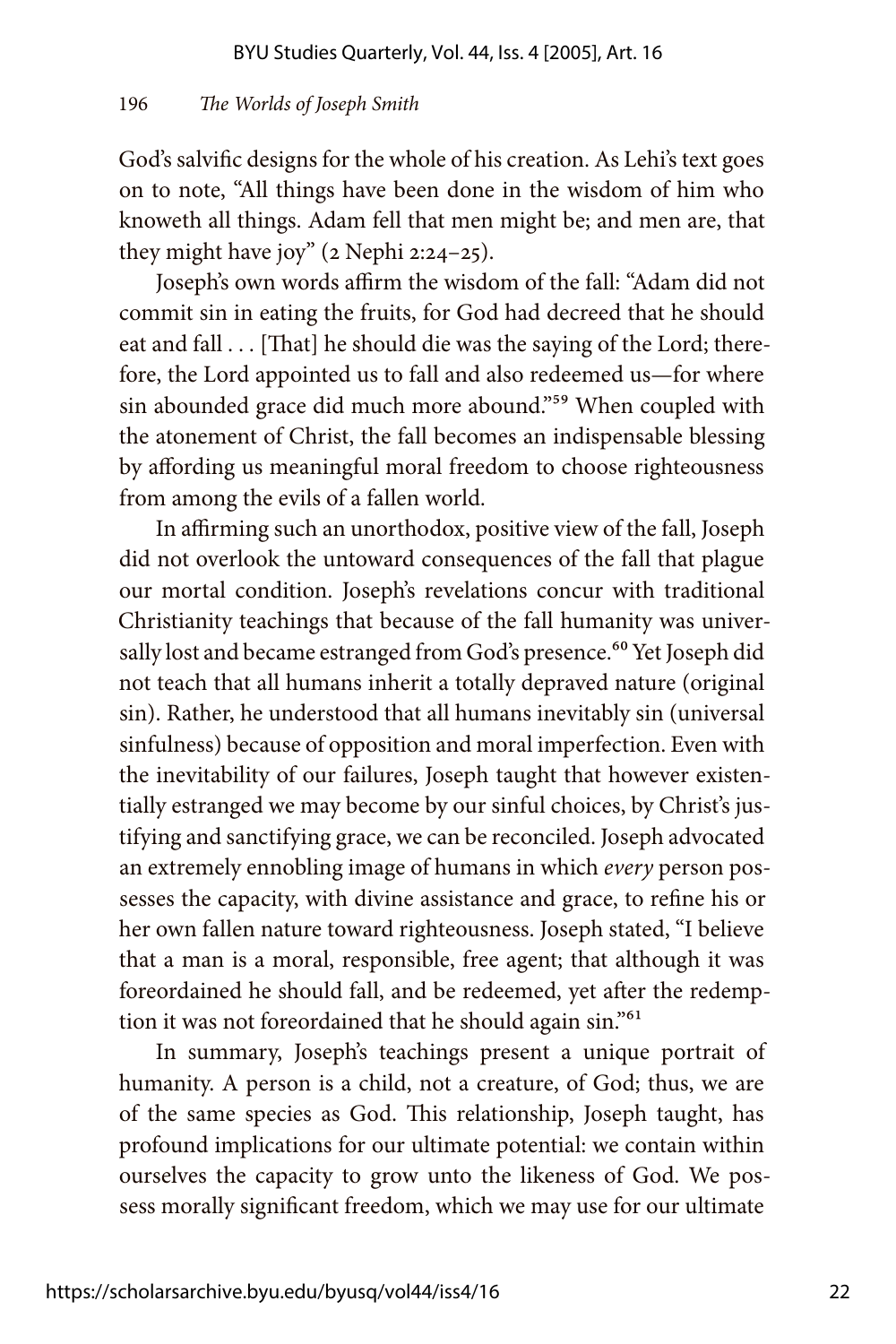exaltation or condemnation. The fall, coupled with the atonement, is a necessary part of God's plan for our moral development.

 Indeed, Joseph's ennobling view of humans and their eschatological potential stands in striking contrast and challenge to more negative views of men and women within conventional Christian theologies. Carl Mosser, Evangelical theologian and coeditor and author of *The New Mormon Challenge,* astutely views the contrast from another angle: "Smith's teachings about the eschatological potential of men and women challenges Christian theology to think more deliberately about what the redeemed are redeemed *for*. Too often, in my view, Christian theologians are content to reflect on *how* we are redeemed (the mechanics) and on what we are redeemed *from*."<sup>62</sup>

## **6. Salvation for the Unevangelized**

 By resolving long-standing theological perplexities, the risen Lord's self-disclosures reported by Joseph Smith can greatly increase one's understanding of the Lord's salvific gifts. The fate of the unevangelized is one such difficulty. Thomas Morris explains the perplexity (which he calls a "scandal") this way:

The scandal . . . arises with a simple set of questions asked of the Christian theologian who claims that it is only through the life and death of God incarnated in Jesus Christ that all can be saved and reconciled to God: How can the many humans who lived and died before the time of Christ be saved through him? They surely cannot be held accountable for responding appropriately to something of which they could have no knowledge. Furthermore, what about all the people who have lived since the time of Christ in cultures with different religious traditions, untouched by the Christian gospel? . . . How could a just God set up a particular condition of salvation, the highest end of human life possible, which was and is inaccessible to most people?<sup>63</sup>

Stephen Davis expresses a similar perplexity in an article in *Modern Theology*: "Is it right for God to condemn [a woman "who lived from 370–320 b.c. in the interior of Borneo"] to eternal hell just because she was never able to come to God through Christ? Of course not . . . God is just and loving."<sup>64</sup>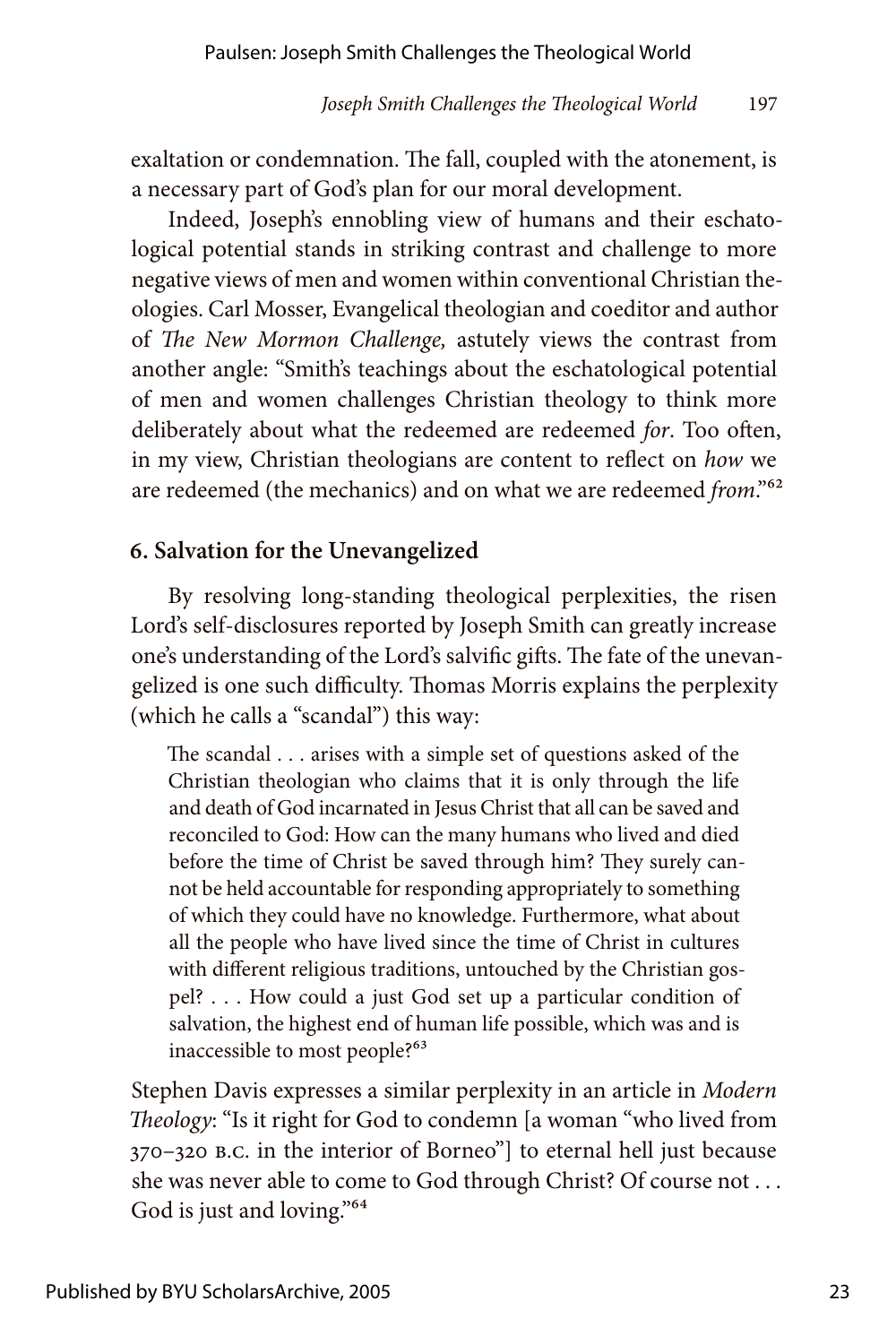The perplexity that Morris and Davis express appears to be more than a paradox; we seem to stare contradiction right in the face. It can be expressed in the form of an inconsistent triad, a set of three premises, the conjunction of any two of which logically entails the falsity of the third:

- () God is almighty, perfectly loving and just, and desires that all of his children be saved.
- (2) Salvation comes only in and through one's knowledge and personal acceptance of Christ and his atonement.
- (3) Vast numbers of God's children have lived and died never having heard of Christ, let alone having had a fair chance to accept his salvific gift.

The third premise appears indisputable, forcing us to give up either the first or the second, both of which seem warranted on biblical authority. So how is this inconsistent triad to be resolved?

**Christian Solutions.** Christian theologians are not without answers, most of which have been grouped into three broad categories: restrictivism, universalism, and "wider-hope" theories. Restrictivists hold that all who, prior to death, do not know of and accept Christ's salvific gift will be damned.<sup>65</sup> Universalists argue that eventually all mankind will be saved, although there are several variations on this theme.<sup>66</sup>

 Between the two extremes—restrictivism and universalism wider-hope theories affirm that while salvation may not be universally achieved, it is nonetheless universally *accessible*. There are basically three wider-hope views: inclusivism, universal evangelization before death, and eschatological evangelization. Inclusivists believe that while Christ's atonement is ontologically necessary for salvation, it is not epistemically necessary. "Those who never hear the gospel of Christ may nevertheless attain salvation before they die if they respond in faith to the revelation they do have."<sup>67</sup> Those who believe in universal evangelization *before death* advance three main stances: (1) all who seek God will find him in this life; (2) all people who have not heard the gospel will have that opportunity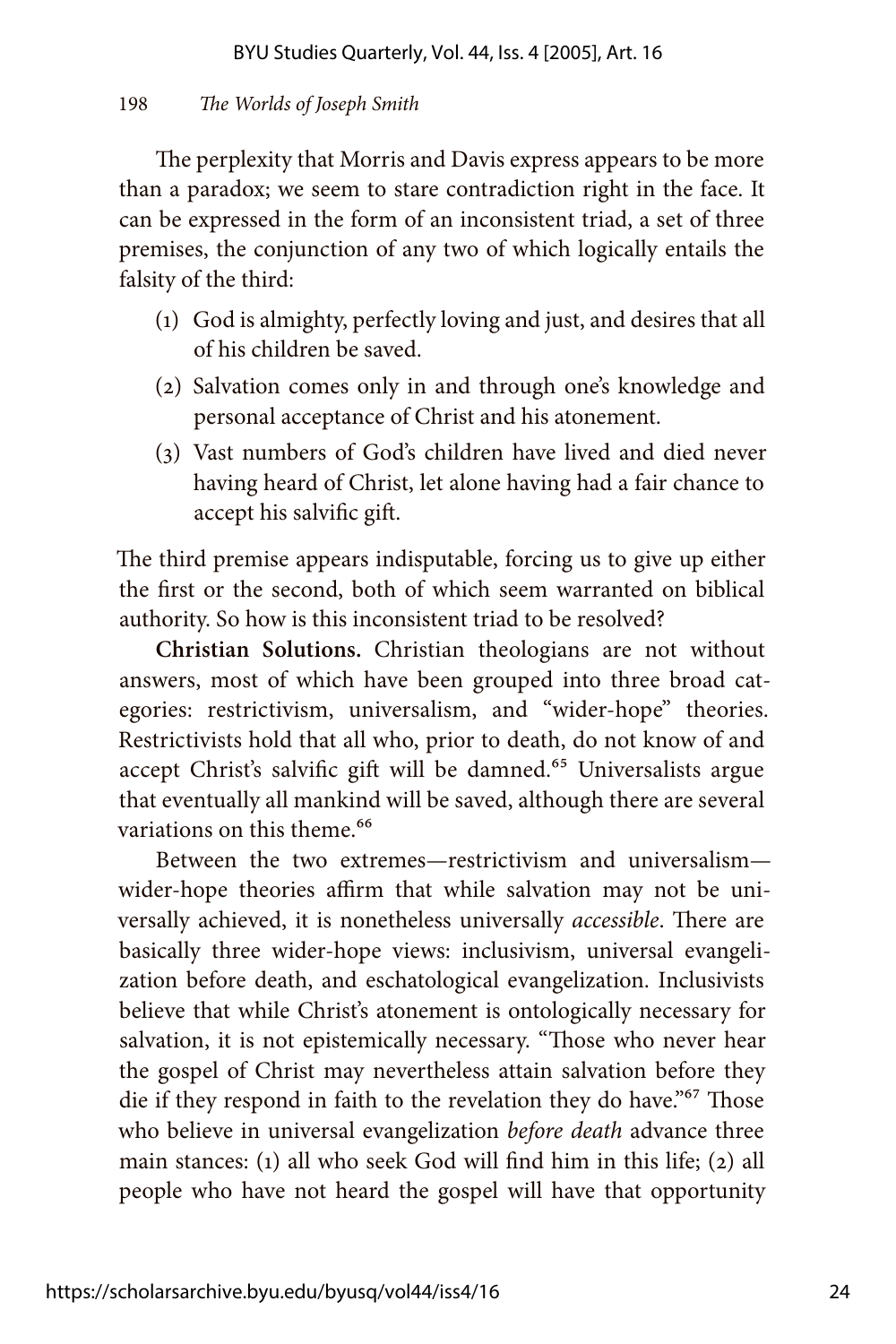at the moment of dying; and (3) God will judge the unevangelized by how they would have responded had they heard the gospel message (middle knowledge). Proponents of eschatological evangelization affirm that the unevangelized will hear and have the chance to receive the gospel after this life; whether it occurs immediately after death or in a purgatory-like state is in dispute, but both affirm that persons must freely accept Christ.

 Proponents all claim biblical warrant for their respective positions. But this is precisely the problem. For instance, in 1 Corinthians 5:29, Paul alludes to a contemporaneous Christian practice of living persons being baptized on behalf of the dead. *Die Taufe für die Toten,* a study by German scholar Mathis Rissi, reveals that this verse has been interpreted in over a hundred different ways.<sup>68</sup> Many of these interpretations are mutually exclusive, and, meanwhile, people with salvation at stake live and die with no way to definitively resolve the issue by appealing to the Bible.

**Joseph Smith and Salvation for the Unevangelized.** Joseph received a number of revelations that offer to settle the question definitively. Interestingly, the answer can be seen as a comprehensive synthesis of all the major Christian responses, allowing one to make sense of all the biblical data. It affirms important strands of universalism, inclusivism, and restrictivism, all of which coherently coalesce in a doctrine of postmortem evangelization. What makes this synthesis of otherwise inconsistent ideas possible is God's revelations to Joseph, which affirm that in the eschaton, there are multiple degrees of salvation within three broad kingdoms of glory.<sup>69</sup> Salvation, Joseph clearly taught, is not an all-or-nothing affair.

 What Joseph's revelations articulated is *very* good news, indeed, evidencing our Savior's love, grace, and mercy, while confirming universalism in four ways. First, resurrection is universal; Christ has saved the entire human family from permanent bodily death.<sup>70</sup> Second, "all children who die before they arrive at the years of accountability [will be] saved in the celestial kingdom of heaven [the highest kingdom of glory]" (Doctrine and Covenants 137:10). Third, all persons except the "sons of perdition" will ultimately be saved from the second death ("an everlasting death as to things pertaining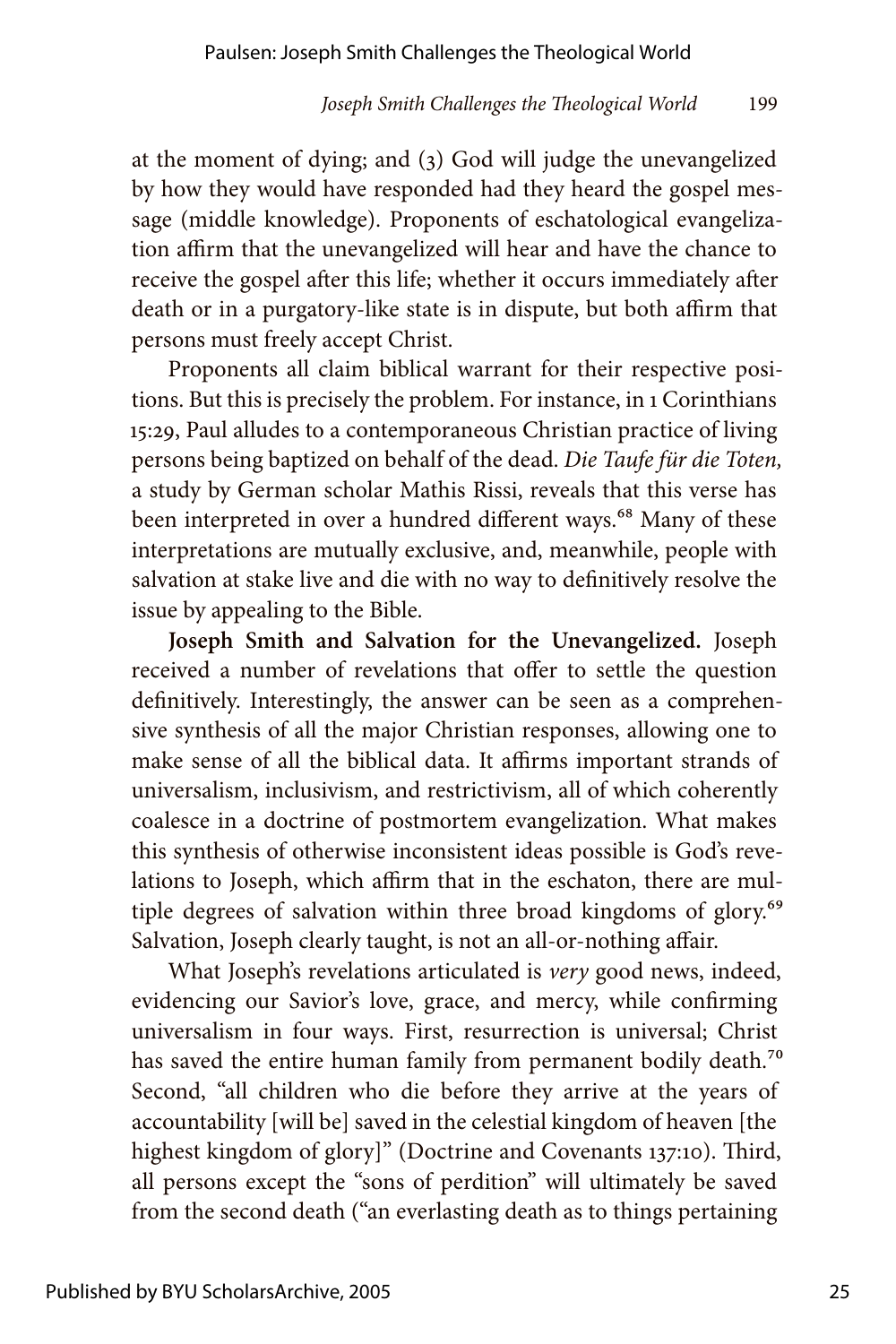unto righteousness," for "the plan of redemption could have no power" [Alma 12:32]), and, most significantly, fourth, the saved will all dwell in a heavenly kingdom, the glory of the least of which exceeds all human comprehension.<sup>71</sup>

 The inclusivist insights in these revelations give good news, including () God desires the salvation of all of his children and invites everyone to come unto  $\lim_{z \to z}$  (2) God endows all of his children with "the Light of Christ," which enables them to distinguish between good and evil and which, without overriding agency, inclines them toward God;<sup>73</sup> (3) God reveals saving light in addition to the Light of Christ to every people;<sup>74</sup> and (4) God will base his judgment on how faithfully human persons adhere to whatever light they have.<sup>75</sup> The Book of Mormon makes clear that God does not confine his revelations to Christians.<sup>76</sup>

 Joseph's revelations also confirm the partial truth of restrictivism. The exclusivist conditions for salvation in the celestial kingdom are clearly set out.<sup>77</sup> Thus, the risen Lord affirms his earlier teaching that "strait is the gate, and narrow is the way, which leadeth unto . . . exaltation" (Doctrine and Covenants 32:22; cf. Matthew 7:4). The good news is that, in God's graciousness and love, he will ensure that every person, either on this side or the other side of veil, will have a full chance to satisfy these conditions.

 The crown of Joseph's contribution to this issue is found in the revelations he received from Christ affirming postmortal evangelization and proxy sacraments for the dead performed by the living. Modern-day revelation affirms that Christ himself initiated the work of redemption of the dead when he descended into spirit prison in the period between his death on the cross and his resurrection (Doctrine and Covenants 138). This knowledge and the sealing authority to perform these sacred ordinances came to Joseph through a series of revelations, the most pertinent of which was Elijah's restoration of the sealing powers of the priesthood (Doctrine and Covenants 110). Holders of these sealing powers are authorized to perform vicarious ordinances for the dead, all of which, if the partakers thereof are faithful to the covenants related to the ordinances, are efficacious for eternity. In a powerful funeral sermon delivered in Nauvoo, Illinois,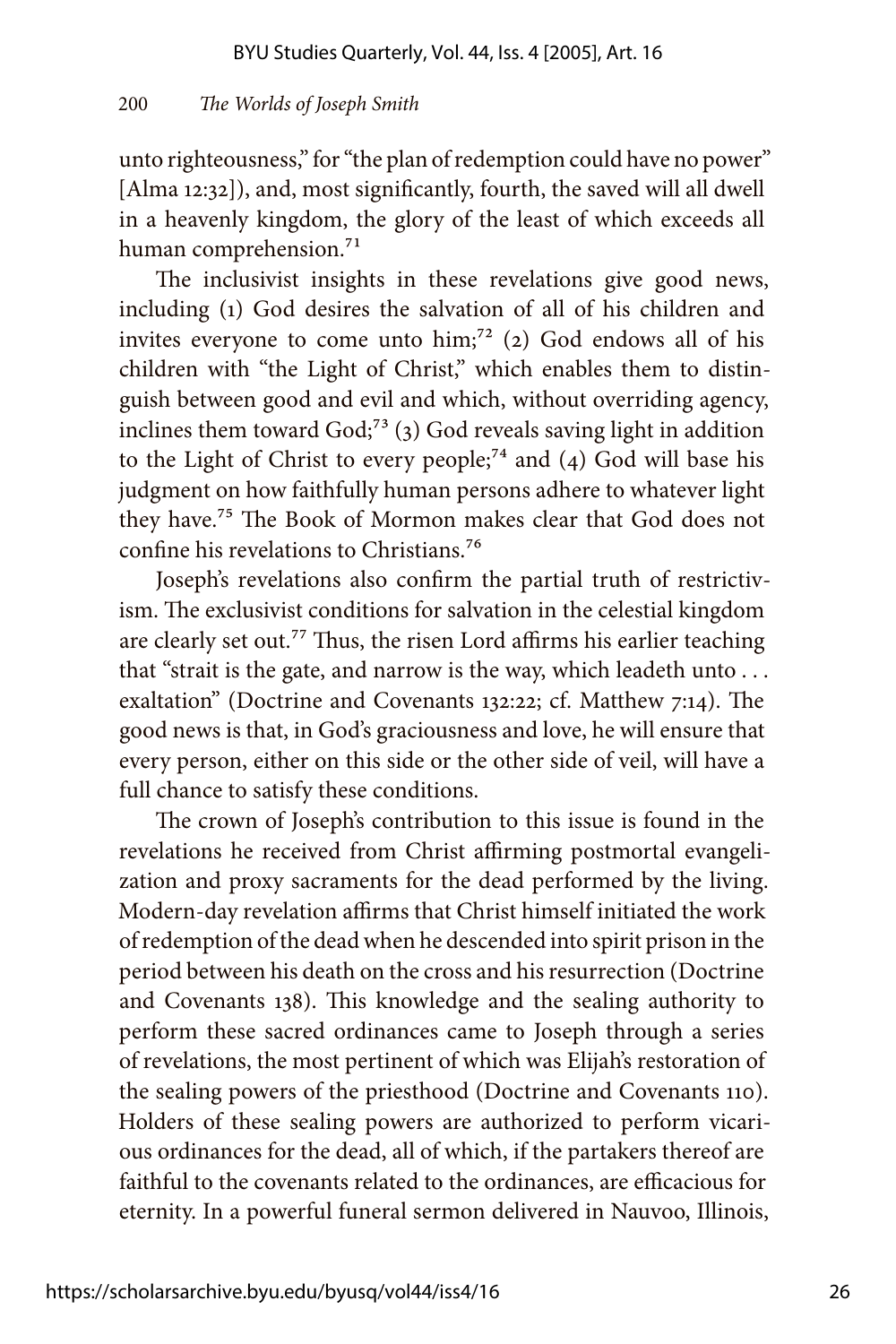on August 15, 1840, the Prophet disclosed that the Lord would permit the Saints to be baptized on behalf of their friends and relatives who had departed this life. He told the Saints, "The plan of salvation was calculated to save all who were willing to obey the requirements of the law of God."<sup>78</sup>

 On the basis of subsequent revelations, Joseph taught that the living and the dead are dependent upon each other for salvation: "They [the dead] without us cannot be made perfect—neither can we without our dead be made perfect" (Doctrine and Covenants 128:15). The vicarious ordinances to help accomplish this mutual perfection, he later explained, include not only baptisms for the dead but also the endowment of the holy priesthood and sealings of family members to each other for eternity.

 I began this section by outlining the soteriological problem of evil, which I expressed in the form of an inconsistent triad. Joseph Smith affirmed that Jesus Christ, himself, is the resolution to this inconsistent triad. Christ, Joseph declared, has revealed himself to be not only Lord but also Savior of both the living and the dead. His arms are extended to all people of all times and places.<sup>79</sup>

# **Conclusions**

In bringing his story of Christian theology to a close, Olson explores the possibility of Christian unity in the future. He suggests that "diverse voices, when brought together in harmony, can make a chorus out of cacophony and a choir out of confusion."<sup>80</sup> Such harmony might be accomplished, Olson believes, with the arrival of a new Christian theologian—perhaps one from a third-world country who has fresh ideas.<sup>81</sup>

 After pondering Olson's story of Christian theology, I find his hoped-for solution puzzling indeed. If the gifted theologians who have graced the Christian scene for the past two thousand years have failed to unite the diverse voices, why hold out hope that one will yet do so? Can a person by reason alone find out God? (cf. Job 11:7). The history of Christian theology demonstrates the dubiety of such a method. The need for revelation seems to be unavoidable.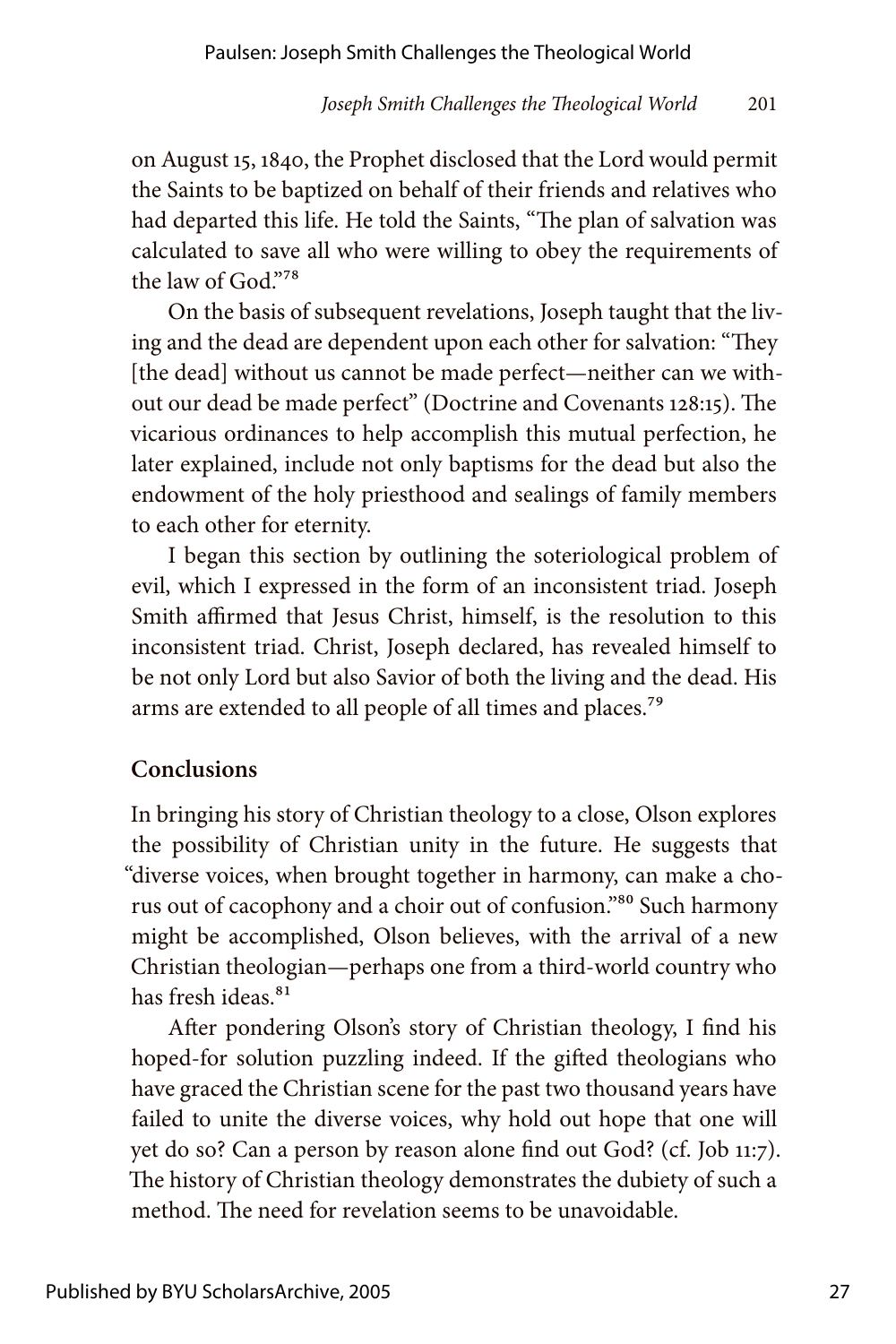So what about God? Where is he? Can he speak? Will he speak? Did he speak to Joseph Smith? Joseph Smith challenged Christianity with answers he claimed were revealed, not reasoned. Some may conclude the truth of his claims from the mere fact of his witness, but Joseph never advocated this sort of logical or circular justification. Rather, because he knew from experience that God will speak now, Joseph taught that if a person wants to know the truth, he or she should "search the revelations which we publish, and ask your Heavenly Father, in the name of His Son Jesus Christ, to manifest the truth unto you, and if you do it with an eye single to His glory nothing doubting, He will answer you by the power of His Holy Spirit. You will then know for yourselves."<sup>82</sup>

### **Notes**

 David Paulsen gratefully acknowledges the substantial assistance of Craig Atkinson, Adam Bentley, Robb Duffin, Brett McDonald, Abraham Skousen, and Tyler Stoehr in the research and writing of this paper.

 . Roger E. Olson, *The Story of Christian Theology: Twenty Centuries of Tradition and Reform* (Downers Grove, Ill.: InterVarsity, 999), 25.

 2. Especially pertinent to this point is the declaration in Hebrews 5:4 that "no man taketh this honour unto himself, but he that is called of God, as was Aaron." Divine authority cannot be acquired at will. Thus, *a fortiori*, as Peter explained to Simon Magus, who wanted the power to bestow the Holy Ghost, it cannot be acquired by purchase: "Thy money perish with thee, because thou hast thought that the gift of God may be purchased with money. Thou hast neither part nor lot in this matter: for thy heart is not right in the sight of God. Repent therefore of this thy wickedness, and pray God, if perhaps the thought of thine heart may be forgiven thee" (Acts 8:20–22).

3. Acts 10:9–17, 34–48; 15:1–11, 23–29. The apostles claim divine guidance for this decision in Acts 15: 28: "For it seemed good to the Holy Ghost, and to us, to lay upon you no greater burden than these necessary things."

4. Olson, *Story of Christian Theology*, 25.

5. Olson*, Story of Christian Theology*, 60–3.

 6. Elsewhere I have argued at length that no natural or cultural explanations can adequately account for the range, depth, and unique synthesis of Joseph Smith's vision. Even the most determined cultural reductionist must still, in the end, deal with Joseph's claims to divine revelation. See my article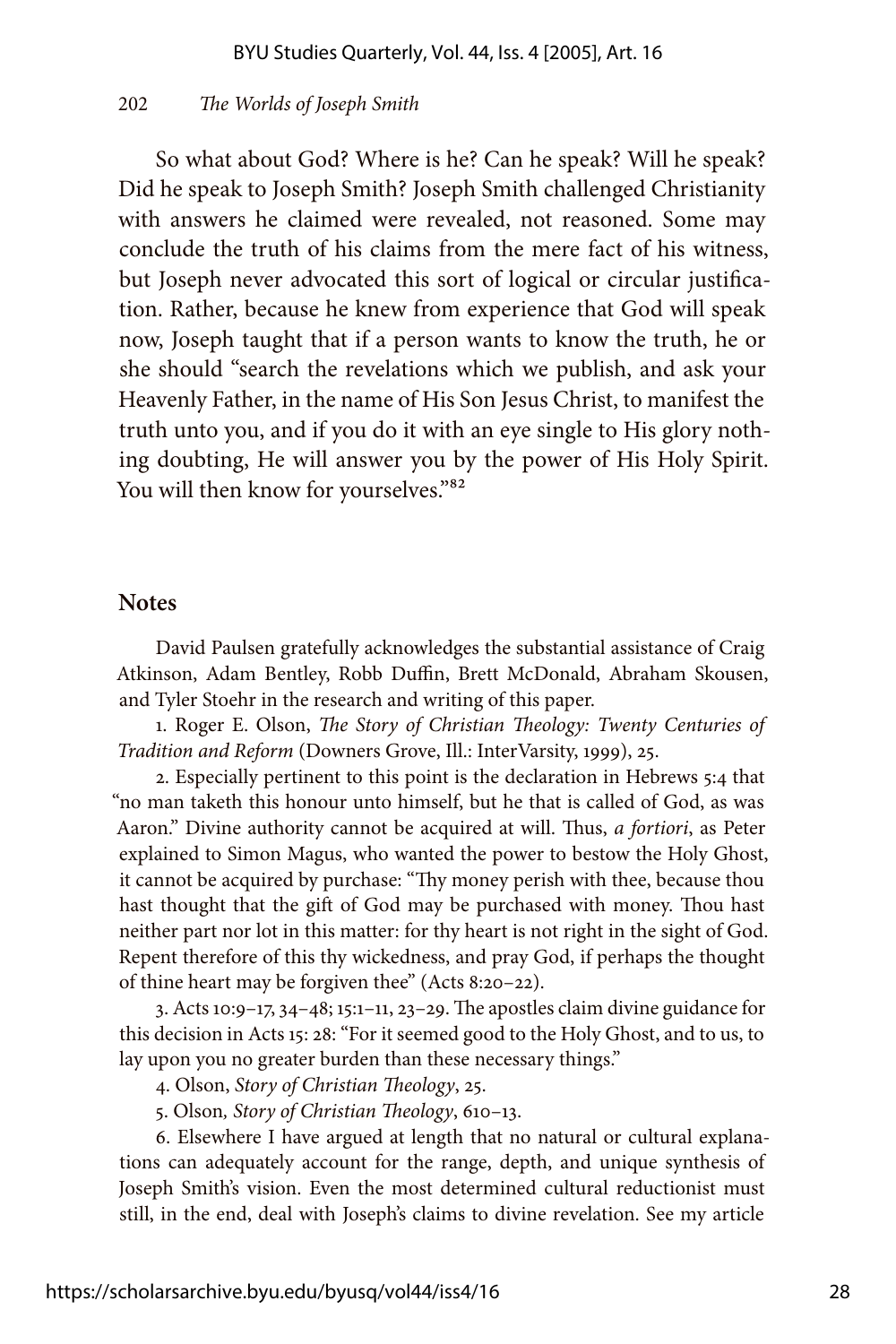"The Search for Cultural Origins of Mormon Doctrines," in *Excavating Mormon Pasts: The New Historiography of the Last Half Century* (Salt Lake City: Greg Kofford Books, 2004), 27–52.

 7. Richard Lyman Bushman, *Believing History: Latter-day Saint Essays* (New York: Columbia University Press, 2004), 272–73.

 8. Dean C. Jesse, ed., *The Papers of Joseph Smith*, 2 vols. (Salt Lake City: Deseret Book, 1992), 2:155.

 9. Lee M. McDonald, *The Formation of the Christian Biblical Canon,* rev. ed. (Peabody, Mass.: Hendrickson Publishers, 995). This issue is discussed by Carl Mosser and Paul Owen, "How Wide the Divide? A Mormon and an Evangelical in Conversation," *FARMS Review* 11, no. 2 (1999): 5–6. They assert that the Bible *does not say* that it is insufficient in providing information on how one is to be saved and go on to state what they believe is the real issue: "(1) What body of information is necessary for salvation? and  $(2)$  Does the Bible contain this information? If the Bible contains a sufficient body of information for the establishment and continuing proclamation of the Christian gospel, then no more scripture is *necessary.*" They cite the third and fourth Articles of Faith to support the view that even Latter-day Saints would have to agree that faith, repentance, water baptism, and the laying on of hands for the gift of the Holy Ghost is sufficient for salvation; and all of this is taught in the Bible.

 Additionally, Mosser and Owen quote Grudem's "concise and helpful definition" of the "sufficiency of Scripture": "The *sufficiency of Scripture* means that Scripture contains all the words of God which he intends his people to have at each stage of redemptive history, and that it contains everything we need God to tell us for salvation, for trusting him perfectly and for obeying him perfectly." According to the "Advent Argument," the next *stage of redemptive history* has not yet arrived (the Second Coming); therefore, at this time, the canon is closed in practice, but can reasonably be said to be open in theory. Mosser and Owen, "How Wide the Divide?" 5, 8, emphasis in original.

 0. The Westminster Assembly of Divines, convened by the English Parliament in 643, completed the *Confession of Faith, Shorter Catechism and*  Larger Catechism in 1647. These documents have served as the doctrinal standards, subordinate to the word of God, for Presbyterian and other churches around the world. The text of the *Confession* is that adopted by the Orthodox Presbyterian Church in 1936. It is derived from a 1646 manuscript edited by S. W. Carruthers and incorporates revisions adopted by American Presbyterian churches as early as 788. Database online. Available from http://www.opc.org/ documents/standards.html.

 . G. H. Joyce, "Revelation," *Catholic Encyclopedia*, Database online, available from http://www.newadvent.org/.

 2. Here, McDonald's historical study demonstrates that the scripture available and used by the earliest Christians was much more expansive than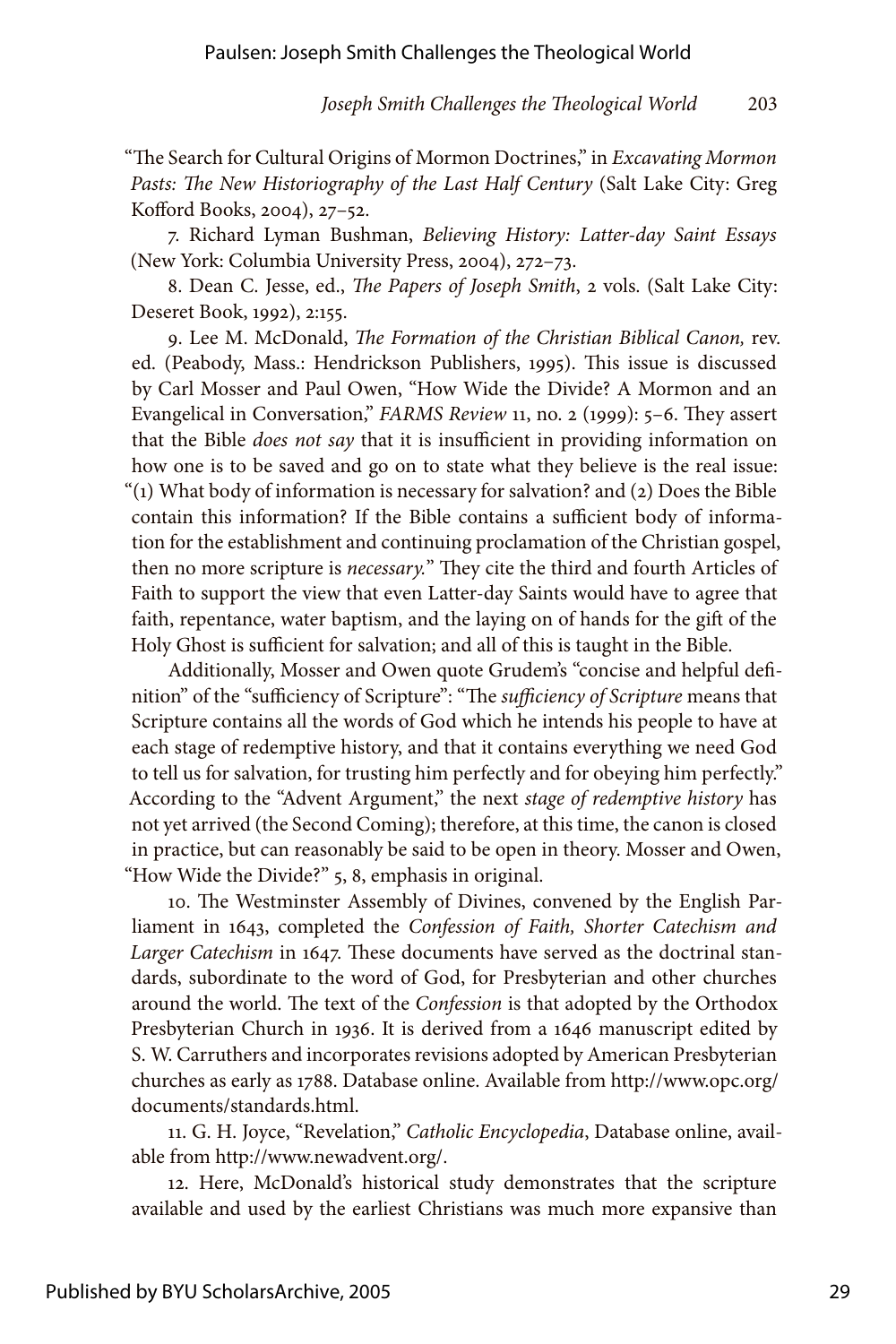the present closed canon. According to McDonald, "even in regard to the OT canon, it has been shown that the early church's collections of scriptures were considerably broader in scope than those presently found in either the Catholic or Protestant canons and that they demonstrated much more flexibility than our present collections allow" (254). McDonald recognizes a disturbing inconsistency between the content and understanding of scripture in the days of Christ and the earliest Christians and the content and understood "closed-ness" of today's scriptures.

 3. McDonald identifies several ancient writings that purport to tell us about Christ but were left out of the current canon of the Church. He mentions specifically the Apocryphal writings and Pseudepigrapha as well as the *agrapha* (literally, unwritten—isolated sayings of Jesus that were preserved in first instance by oral tradition and eventually found their way into the early church fathers, in ancient manuscripts, and in some apocryphal sources). He suggests that inasmuch as these sources can be proven authentic and useful, they ought to inform our modern understanding of Christ. But he also firmly states that "I for one am not in favor of rejecting the present biblical canon in order to create *a new closed canon of scriptures*" (257). And concerning the currently *known* collection of noncanonical literature, he concludes "that there are no other ancient documents which are on the whole *more* reliable in informing the church's faith than our present biblical canon, even though we have suggested that some noncanonical sources are *as* reliable in their portrayal of the teaching and preaching of early Christianity" (257). It would seem then, that he would leave the canon open for early documents, which would add to our understanding of Christ.

 4. McDonald uses as an example the epistle to the Hebrews: "Although there was considerable doubt about [its] authorship . . . among the church fathers, the book nevertheless was included in the biblical canon because its message was both relevant and important to the Christian communities that adopted and preserved it as scripture." Perhaps McDonald reveals his own opinion in his concluding question on the issue: "Is it not the intrinsic worth of the writing to the church in establishing its identity and facilitating its ministry that is the ultimate criterion for canonicity?" (255).

 5. As McDonald shows, the Bible as closed canon is not accepted on the authority of the biblical writings themselves, but on the decisions of a collection of church leaders hundreds of years removed from the time of Christ. Thus, the legitimacy of a closed canon rests heavily on one's answer to his question: "Was the church in the Nicene and post-Nicene eras infallible in its decisions or not?" (256).

 6. Larry E. Dahl and Donald Q. Cannon, eds., *Encyclopedia of Joseph*  Smith's Teachings (Salt Lake City: Bookcraft, 1997), 73.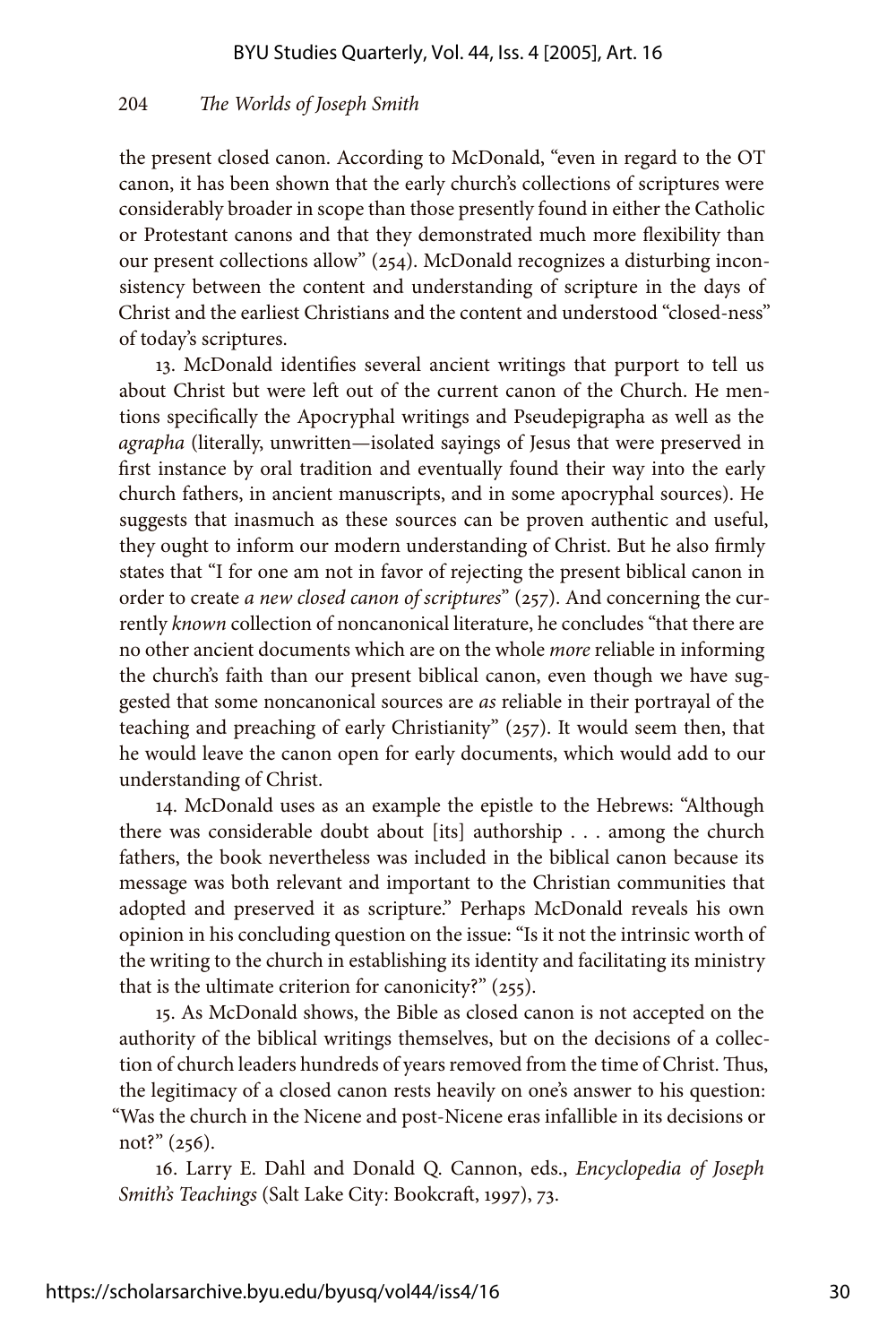#### *Joseph Smith Challenges the Theological World* 205

7. Dahl and Cannon, *Encyclopedia*, 73.

18. All extent accounts of the vision (1832, 1835, 1838, 1842, 1840, 1869, 1871, 1874, 1842, 1843, and 1844) corroborate Joseph's claim of both seeing and hearing Jesus Christ. While unified on this issue, the accounts vary in other ways. See Milton V. Backman, Jr., "Joseph Smith's Recitals of the First Vision," *Ensign* 15 (January 1985): 8-17; Dean C. Jessee, "The Earliest Documented Accounts of Joseph Smith's First Vision," in *Opening the Heavens: Accounts of Divine Manifestations,* ed. John W. Welch (Salt Lake City: Deseret Book; Provo, Utah: Brigham Young University Press, 2005), 1-33; James B. Allen and John W. Welch, "The Appearance of the Father and the Son to Joseph Smith in 1820," in *Opening the Heavens*, 35–75.

19. In the 1832 and 1835 accounts, Joseph receives a forgiveness of sins, taken from Scott H. Faulring, ed., *An American Prophet's Record: The Diaries and Journals of Joseph Smith* (Salt Lake City: Signature Books, 1989), 3, 4-6, 50-51, 59; the command to "go not after" the existing churches is recounted in the 1838 (canonized) version, the 1842 "Wentworth Letter" account, as well as Pratt's later accounts (1840, 1869, 1871, 1874); the promise of a later restoration is taken from the 842 account in Joseph Smith, *History of The Church of Jesus Christ of Latter-day Saints*, 6 vols. (Salt Lake City: Deseret Book 980), 4:536, where the exact language reads: "I was expressly commanded 'to go not after them,' at the same time receiving a promise that the fullness of the Gospel should at some future time be made known unto me."

 20. "At times, however, this special aura of authority could present problems for Christianity as some of the apostles' successors introduced their own ideas into the stream of early theology. As we will see, occasionally these fathers of the generation after the apostles gave the gospel their own unique interpretations" (Olson, 40–4). The introduction of personal ideas by persons who could not definitively and authoritatively say "thus saith the Lord," Olson says, was the most problematic aspect of giving precedent to those who could trace chronologically through relationships back to the Savior.

2. G. H. Joyce, "The Pope," *Catholic Encyclopedia*.

22. J. Wilhelm, "Apostolic Succession," *Catholic Encyclopedia*.

 23. In practice, the Church of Constantinople has functioned for centuries as the church responsible for guiding and preserving the worldwide unity of the family of self-governing Orthodox Churches. But it must be noticed that this responsibility is merely a practical and pastoral one. It carries no sacramental or juridical power with it and it is possible that in the future this function may pass to some other church.

24. Olson, *Story of Christian Theology*, 370–7.

25. Jean Bainvel, "Tradition and Living Magisterium," *Catholic Encyclopedia*.

26. Oliver Cowdery in *Messenger and Advocate* (October 834): 5.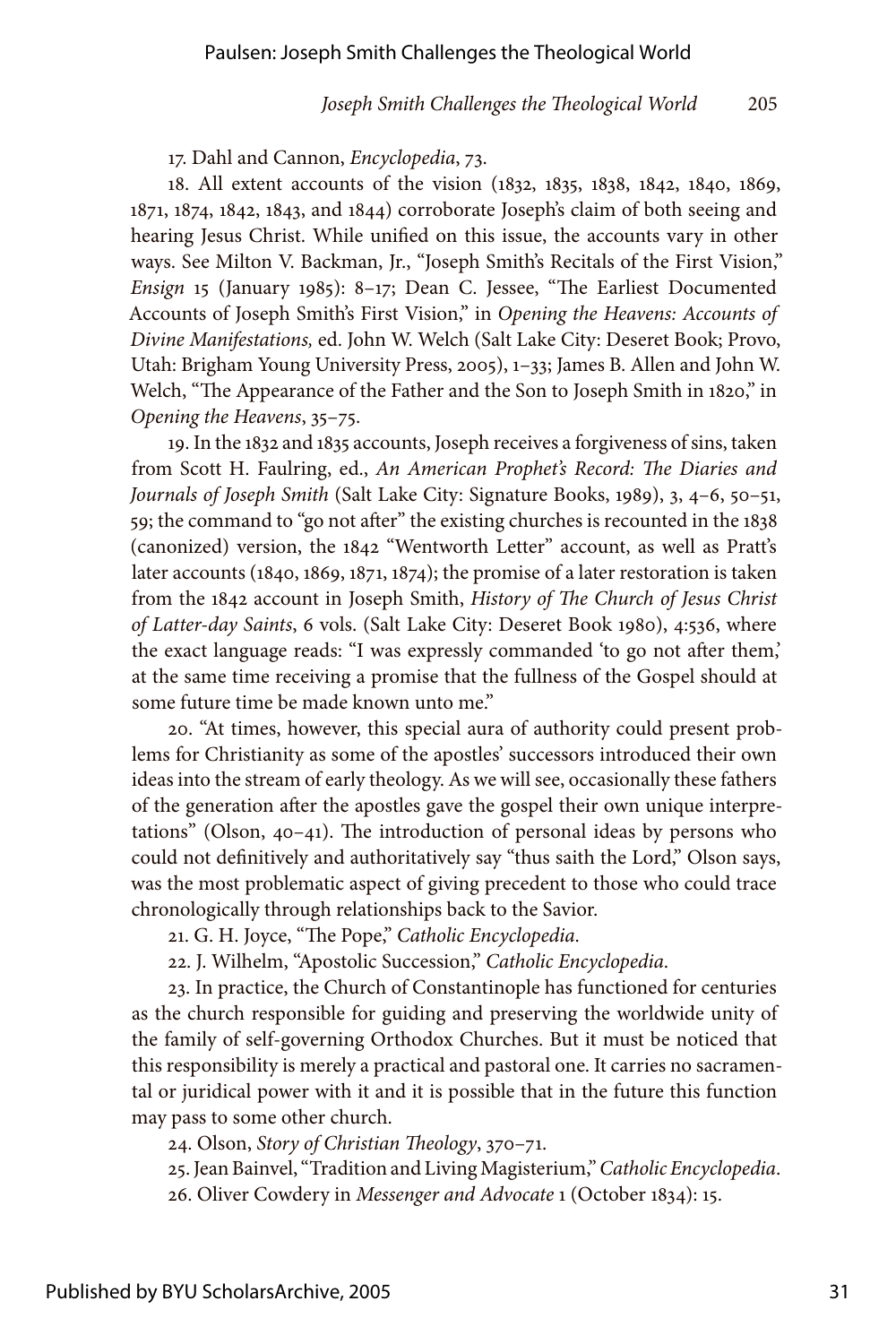27. See also Brian Q. Cannon and *BYU Studies* Staff, "Seventy Contemporaneous Priesthood Restoration Documents," in *Opening the Heavens,* 25–63. Presupposed here is authority existing in varying degrees within a framework of various offices, just as the New Testament church attests. As the sixth Article of Faith states, "We believe in the same organization that existed in the Primitive Church, namely, apostles, prophets, pastors, teachers, evangelists, and so forth."

 28. While the exact date is not known, scholars place the event sometime between May 15, and the end of June 1829. For a fuller treatment of this issue, see "The Restoration of the Priesthood (Doctrine and Covenants 13 and 27)" by Charles R. Harrell in *Studies in Scripture, Vol. : The Doctrine and Covenants*, ed. Kent P. Jackson and Robert L. Millet (Salt Lake City: Deseret Book, 1984), 86–99.

 29. In Doctrine and Covenants 27:2, the Lord confirms this bestowal of divine authority: "I have sent unto you [Peter, James, and John], by whom I have ordained you and confirmed you to be apostles, and especial witnesses of my name, and bear the keys of your ministry and of the same things which I revealed unto them."

 30. G. R. Evans, *Problems of Authority in the Reformation Debates* (New York: Cambridge University Press, 1992), 219, 223, 218. "Both sides in the sixteenth century could broadly agree that 'every power which was in the college of the apostles is now in the Church.' The difference of opinion was about the distribution of that power (with its connotation of 'dominion') in the Church. . . . They said that the ordained ministry had, not a special or higher power, but a license to 'use' a power which belongs to all Christians equally. This *usus* is what is bestowed by popular assent (*plebes assensu*) and taken away by the same means" (219). "The Trent Fathers found the same contentions in Calvin's writings as in Luther's that if bishops alone (*soli episcopi*) confer 'priesthood' (*sacerdotium*), they do it *illegitime*, for the true agent (*agens*) and conferring authority (*conferens*) is the people. It is the people who have *auctoritas et potestas* from God to ordain" (223). The Protestant reformers described all Christians as 'equally priests' . . . with an 'equal power.' . . . Luther's case in *Concerning the Ministry* (the treatise he wrote for Bohemia in 1523) is set out like this: Christ is our High Priest, and through union with him we are all priests, without rite of ordination, and without having a special character impressed on us. The primary office of ministry, the ministry of the Word, is, he says, common to all Christians. There is no other baptism than the one which any Christian can bestow; no other remembrance of the Lord's Supper than that which any Christian can observe; there is no other kind of sin than that which any Christian can bind or loose; any Christian can pray; any Christian may judge of doctrine. These make up the royal and priestly office. The emphasis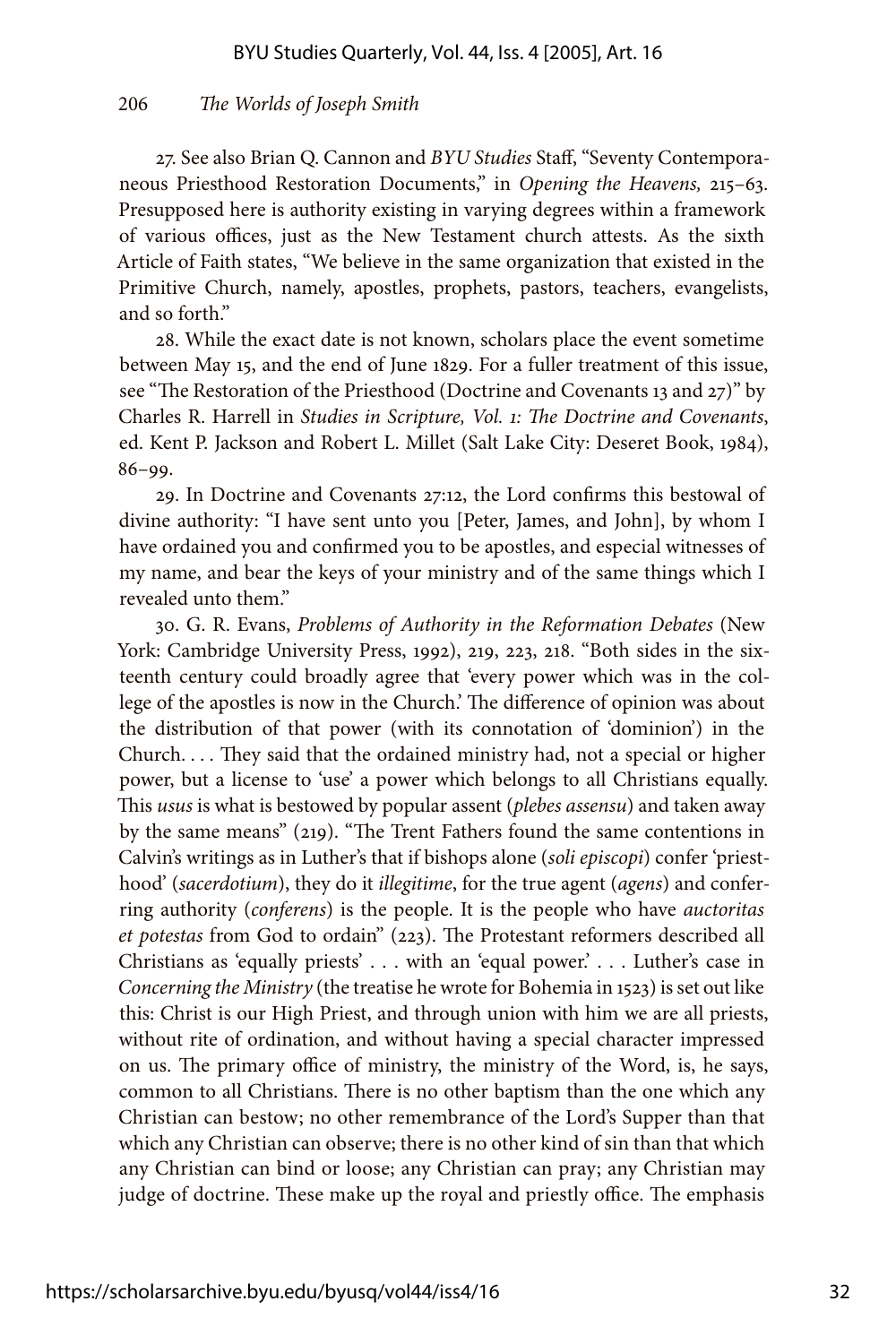here was upon the equality of individuals, not upon the collective character of the 'Priesthood of all believers', that is, their shared participation in the single Priesthood which is unique to Christ" (218-19).

3. Dahl and Cannon, *Encyclopedia,* 59.

32. Dahl and Cannon, *Encyclopedia,* 56–57.

 33. In the year 2000, the First Presidency and the Quorum of the Twelve of The Church of Jesus Christ of Latter-day Saints issued a declaration to the world entitled "The Living Christ: The Testimony of the Apostles, The Church of Jesus Christ of Latter-day Saints." This is an official statement of Latter-day Saint Christology. I will reference Joseph's revelations to corresponding passages in the Declaration.

 34. Veli-Matti Kärkkäinen, *Christology: A Global Introduction* (Grand Rapids, Mich.: Baker Academic, 2003), 10, 12. As a general rule, the "from above" method was dominant in the early centuries, up until the enlightenment. During the enlightenment, the main orientation of Christology was "from below."

 35. "Basis," Constitution of the World Council of Churches, http://www. wcc-coe.org/wcc/who/con-e.html. The World Council of Churches is an umbrella organization for cooperation between over a hundred churches worldwide.

36. Kärkkäinen, Christology, 120.

 37. These include Roman Catholic John Dominic Crossan and seventythree other scholars.

38. Kärkkäinen, *Christology*, 45.

39. Acts 26:14; 1 Corinthians 9:1; Joseph Smith-History 1:16-20; Doctrine and Covenants 110:1-10.

40. See, for example, Doctrine and Covenants 76:22-24 and 110:2-4, quoted later in the paper.

41. See also 2 Nephi 25:26; Mosiah 15:1; Alma 7:9-10; 34:9-16.

 42. Among the prominent thinkers who have drawn this distinction are Blaise Pascal, Martin Buber, Jehuda Halevi, Charles Hartshorne, and Clark Pinnock. Pascal believed in a personal God. During his spiritual conversion experience, Pascal penned these words: "From about half-past ten in the evening until about half-past midnight. Fire. The God of Abraham, the God of Isaac, the God of Jacob. Not of the philosophers and intellectuals. . . . The God of Jesus Christ" (Marvin R. O'Connell, *Blaise Pascal: Reasons of the Heart* [Grand Rapids, Mich.: Eerdmans, 1997], 96). Jehuda Halevi argued that philosophy's practice of inference has led to false notions of God, which includes the belief that "God neither benefits nor injures, nor knows anything of our prayers or offerings, our obedience or disobedience" (Isaak Heinemann, ed., "Jehuda Halevi: Kuzari," *Three Jewish Philosophers* [New York: Harper and Row,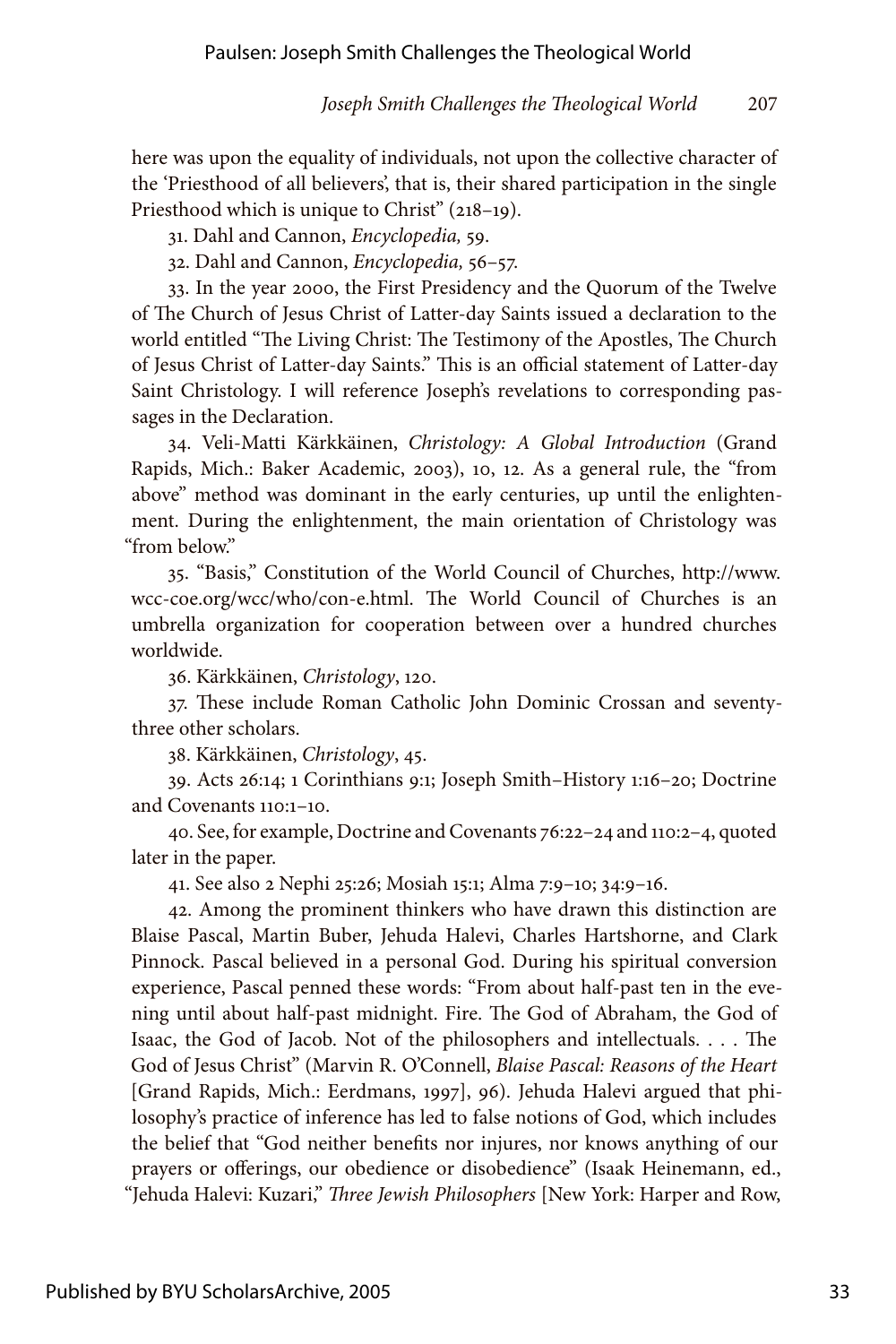965], 3–4). In the words of Martin Buber, "the man who says, 'I love in God the father of man,' has essentially already renounced the God of the philosophers in his innermost heart" (Martin Buber, *To Hallow This Life: An Anthology,*  ed. Jacob Trapp [New York: Harper and Brothers, 1958], 10). For a rigorous defense of the claim that these two god-descriptions cannot refer to the same being see Norbert Samuelson, "That the God of the Philosophers is not the God of Abraham, Isaac, and Jacob," *Harvard Theological Review* 65, no. (January 972): –27. And see also Anthony Kenny, *The God of the Philosophers* (Oxford: Oxford University Press, 1979), especially chapter 10, "The God of Reason and the God of Faith,"  $121-29$ .

 43. I use the definite description, "*the* god of the philosophers" to refer to god-concepts which are significantly constituted by attributes derived through rational theologizing without explicit basis in biblical revelation, including most notably those attributes enumerated in the text corresponding to this note. So understood, the description encompasses both the god of scholastic theism and the god of nineteenth-century transcendental idealism—the two godconcepts which bear the brunt of William James's pragmatic critique. There are, of course, significant differences between the various gods denominated by my description. For instance, the god of Thomas Aquinas is a person while the god of F. H. Bradley is not.

 44. Of course, these summary descriptions of God are a gloss over the richly diverse portraits of deity found in the different Christian theological traditions. There is no time to identify their most fundamental differences, let alone delineate their subtle nuances. Instead, I will focus on Joseph's vision of God. Partisans of particular Christian theologies will have to make more specific comparisons, discerning which aspects of their own views are confirmed and which are challenged by those of Joseph.

 45. The "living God" reference is in several places in the book of Hebrews: 9:14, 10:31, and 12:22.

 46. Dahl and Cannon*, Encyclopedia,* 295. More particularly, God revealed that that he had a body of flesh and bones. Joseph continues: "That which is without body or parts is nothing. There is no other God in heaven but that God who has flesh and bones" (293).

 47. "And that he was once a man like us; yea, that God himself, the Father of us all, dwelt on an earth, *the same as Jesus Christ himself did*; and I will show it from the Bible. . . . The Scriptures inform us that Jesus said, As the Father hath power in Himself, even so hath the Son power—to do what? Why, what the Father did. The answer is obvious—in a manner to lay down His body and take it up again. As the Father hath power in Himself, so hath the Son power in Himself, to lay down His life and take it again, so He has a body of His own. The Son doeth what he hath seen the Father do: then the Father hath some day laid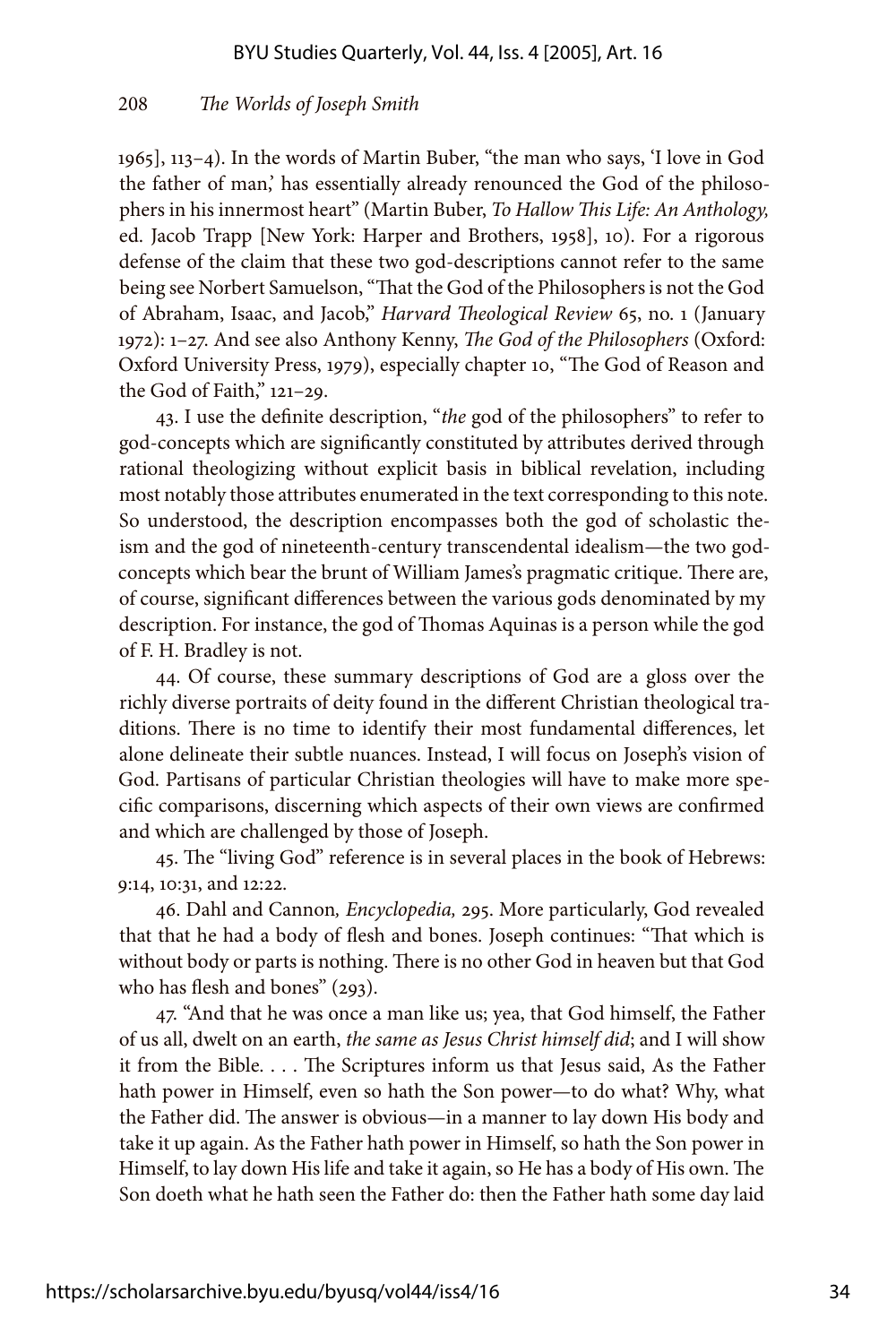down His life and taken it again; so He has a body of His own; each one will be in His body; and yet the sectarian world believe the body of the Son is identical with the Father's." Dahl and Cannon*, Encyclopedia,* 295.

 48. Many Christian thinkers are showing a renewed interest in this kind of trinitarian thought. One of the preeminent theological ideas that is circling in the midst of this intellectual revival is that of social trinitarianism. Social trinitarianism, or the social analogy of the Trinity, reasserts the religious teaching that the Godhead is composed of three separate and distinct persons who are perfectly one in thought, word, intention, and action. Those who affirm this doctrinal notion of deity largely base their perspective on primitive Christian views of the Godhead and the economic vision of the Trinity.

 49. Dallas Willard, *The Divine Conspiracy: Rediscovering Our Hidden Life in God* (San Francisco: Harper, 1998), 244-45.

50. Truman G. Madsen, *Eternal Man* (Salt Lake City: Deseret Book, 1970),  $23 - 24.$ 

 5. Dahl and Cannon, *Encyclopedia*, 34. Speaking of our conscious identity, our spirit, Joseph taught:

Where did it come from? All learned men and doctors of divinity say that God created it in the beginning; but it is not so: the very idea lessens man in my estimation. I do not believe the doctrine; I know better. Hear it, all ye ends of the world; for God has told me so; and if you don't believe me, it will not make the truth without effect. . . . We say that God himself is a self-existent being. Who told you so? It is correct enough; but how did it get into your heads? Who told you that man did not exist in like manner upon the same principles? Man does exist upon the same principles. . . . The mind or the intelligence which man possesses is co-equal [co-eternal] with God himself. (Dahl and Cannon, *Encyclopedia,* 340–4).

52. Madsen, *Eternal Man,* 24–25.

 53. "The Origin of Man" (909), quoted in *Messages of the First Presidency of the Church of Jesus Christ of Latter-day Saints*, comp. James R. Clark, 6 vols. (Salt Lake City: Bookcraft, 1965-1975), 4:205.

54. Dahl and Cannon*, Encyclopedia,* 34.

 55. Dahl and Cannon*, Encyclopedia,* 59. The preceding remarks were part of the King Follett Discourse, Nauvoo, April 7, 1844.

 56. Joseph Fielding Smith, ed., *Teachings of the Prophet Joseph Smith* (Salt Lake City: Deseret Book, 1976), 347-48.

57. *Teachings of the Prophet Joseph Smith*, 348.

 58. Robert L. Millet, *Alive in Christ: The Miracle of Spiritual Rebirth* (Salt Lake City: Deseret Book Company, 997), 75; Elder Orson F. Whitney observed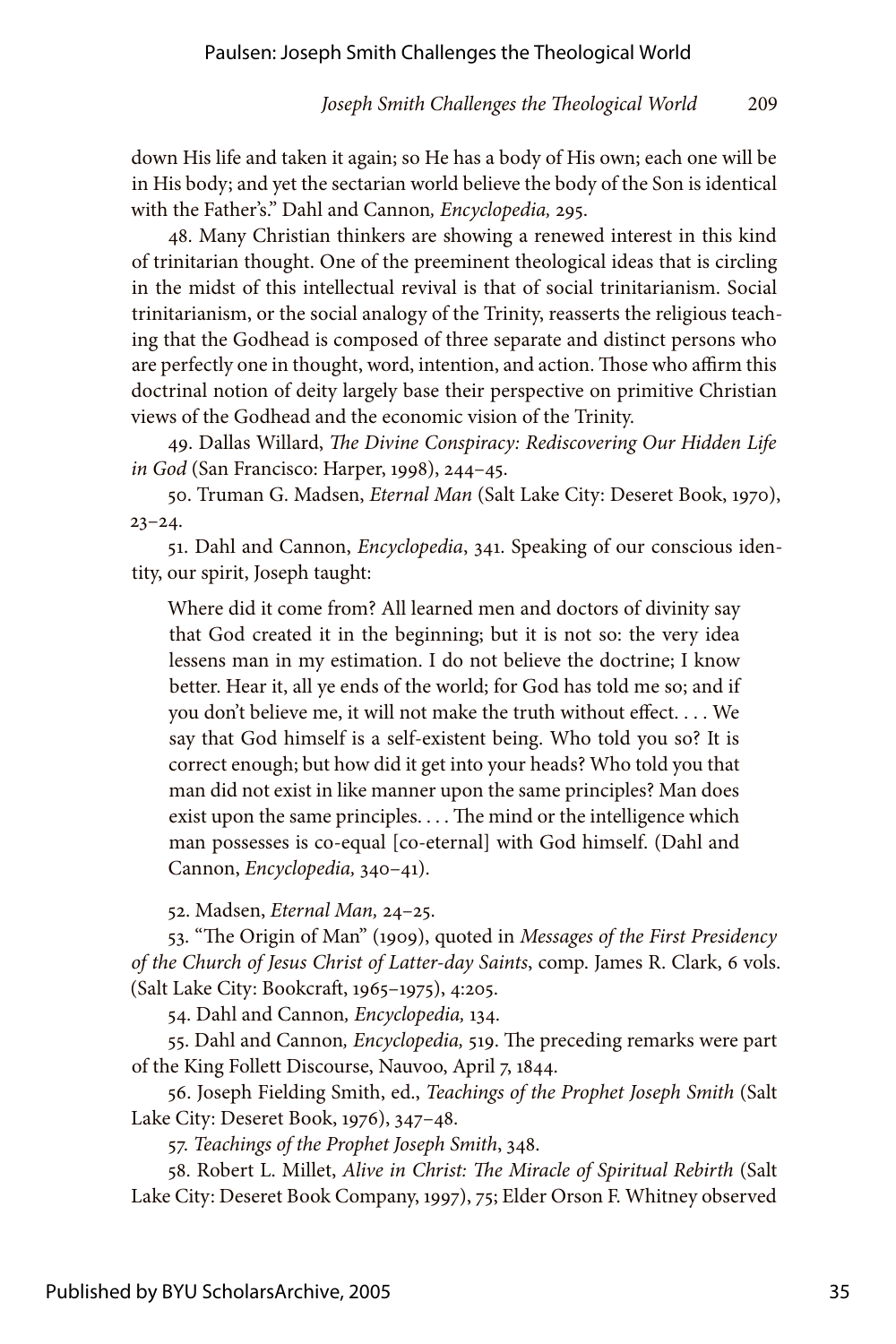that "The fall had a twofold direction—downward, yet forward. It brought man into the world and set his feet upon progression's highway." Forace Green, comp., *Cowley & Whitney on Doctrine* (Salt Lake City: Bookcraft, 1963), 287.

59. Dahl and Cannon*, Encyclopedia,* 238.

60. See 2 Nephi 2:21, 26; Mosiah 3:19; Mosiah 16:3-5; Alma 12:22; Alma 42:7–9; Doctrine and Covenants 20:8–20.

 6. Andrew F. Ehat and Lyndon W. Cook, *The Words of Joseph Smith: The Contemporary Accounts of the Nauvoo Discourses of the Prophet Joseph,* Religious Studies Monograph Series, no. 6 (Provo, Utah: Religious Studies Center, Brigham Young University, 1980), 33.

62. Carl Mosser, email message to author, January 2, 2005.

 63. Thomas V. Morris, *The Logic of God Incarnate* (Ithaca, N.Y.: Cornell University Press, 1986), 174-75. Morris is not sure how to resolve the "scandal," although he offers several solutions, including universalism (176) and inclusivism  $(177)$ . "I think the most that can reasonably be said," he concludes, "is that a measure of pious agnosticism is appropriate here" (180). Reflection on the soteriological problem of evil is hardly new in the history of Christianity as evidenced by Dr. Jeffrey A. Trumbower's recent book, *Rescue for the Dead: the Posthumous Salvation of Non-Christians in Early Christianity* (New York: Oxford University Press, 200).

 64. Stephen T. Davis, "Universalism, Hell and the Fate of the Ignorant," *Modern Theology* 6, no. 2 (January 1990): 176.

 65. For the biblical proof-texts for which the restrictivists base their position see John Sanders, *No Other Name: An Investigation into the Destiny of the Unevangelized* (Eugene, Ore.: Wipf and Stock, 200).

 66. Some universalists hold that God sovereignly overrides human freedom unilaterally, fulfilling his desire to save all mankind. Others contend that all persons, given eons of time, will eventually *freely* choose salvation in Christ. Another division separates universalists into restorationists and ultra-universalists. Restorationists believe that the hell is something that can be escaped, a purgatory that one may leave through accepting Christ; ultrauniversalists reject any notion of hell, believing that all will be saved immediately at or following death.

67. Sanders, *No Other Name,* 25.

68. Mathis Rissi, *Die Taufe für die Toten* (Zürich: Zwingli, 962).

69. See Doctrine and Covenants 76:50-113.

 70. Book of Mormon prophet Amulek is explicit: "The day cometh that *all* shall rise from the dead and stand before God, and be judged according to their works. . . . Now, this restoration shall come to *all*, both old and young, both bond and free, both male and female, both the wicked and the righteous" (Alma 11:41, 44; emphasis added). See also 2 Nephi 9:22; Jacob 6:9; Alma 40:4-0; 3 Nephi 26:4–5; Doctrine and Covenants 29:26; 76:5–85; 88:4–32.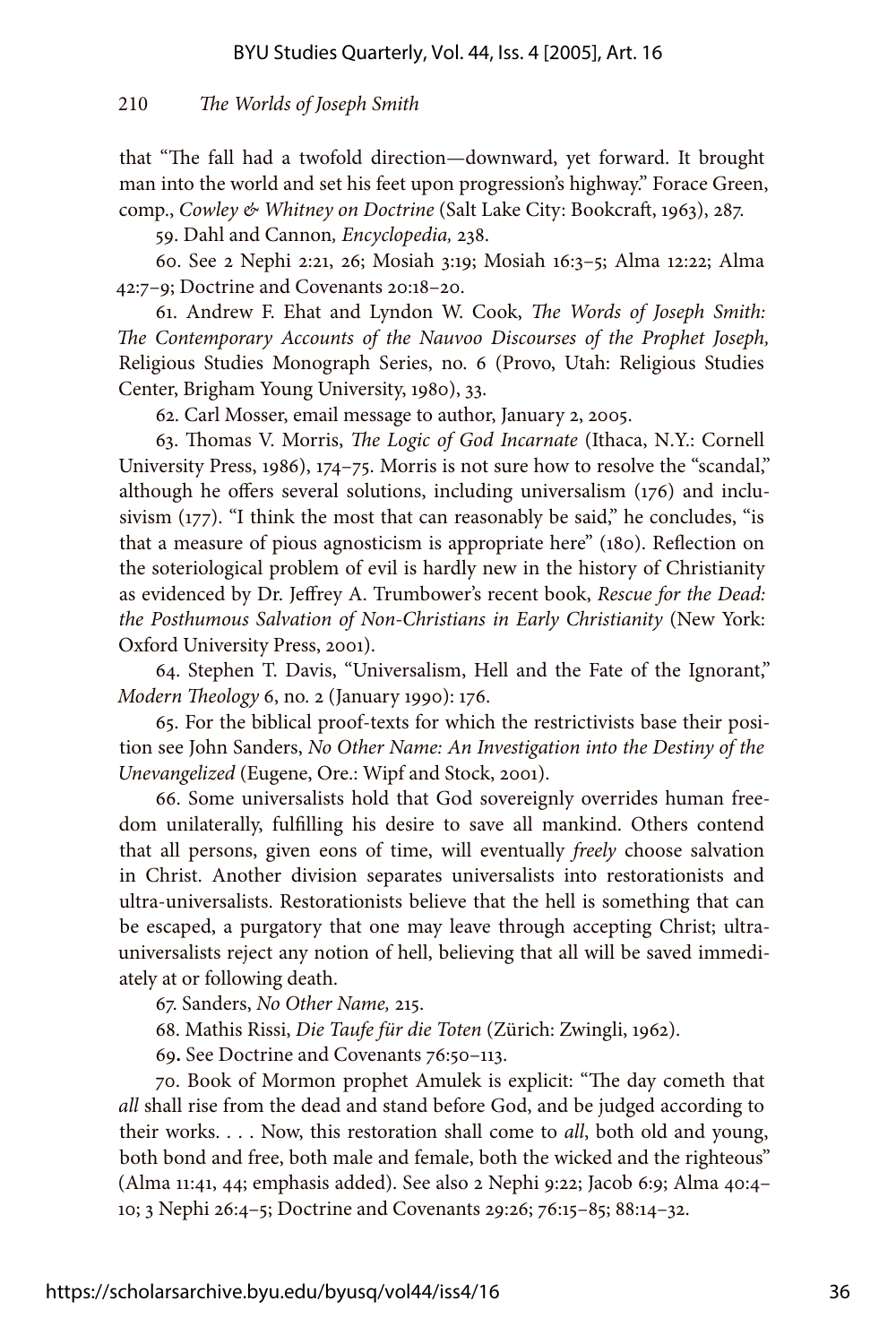7. "And this is the gospel, the glad tidings, . . . that he came into the world, even Jesus, to be crucified for the world, and to bear the sins of the world, and to sanctify the world, and to cleanse it from all unrighteousness; *That through him all might be saved* . . . except those sons of perdition who deny the Son after the Father has revealed him" (Doctrine and Covenants 76:40–43; emphasis added).

And thus we saw, in the heavenly vision, *the glory of the telestial, which surpasses all understanding;* And no man knows it except him to whom God has revealed it. And thus we saw the glory of the terrestrial which excels in all things the glory of the telestial, even in glory, and in power, and in might, and in dominion. And thus we saw the glory of the celestial, which excels in all things—where God, even the Father, reigns upon his throne forever and ever. (Doctrine and Covenants 76:89–92; emphasis added)

72. () 2 Nephi 26:33; Alma 5:33.

 73. (2) The religious teaching that all people, regardless of the time of their birth in relation to the birth, life, death, and resurrection of the Savior Jesus Christ, are able to access the inspiration of Heaven, can be found throughout Christian history. One such example is found in Trumbower's statement that even, "according to Justin Martyr (ca. 50 ce) Abraham, Socrates, Heraclitus, and others had had a share of the Logos, which was later fully embodied in Christ." See *Rescue for the Dead*, 49.

74. (3) Alma 29:8, see also 2 Nephi 29:2.

 75. (4) Joseph taught: "He [God] will judge them, 'not according to what they have not, but according to what they have,' those who have lived without law, will be judged without law, and those who have a law, will be judged by that law" (Dahl and Cannon, *Encyclopedia,* 389). See also Doctrine and Covenants 82:3; Alma 39:6.

 76. Alma 29:8; Compare with the following pronouncements by the First Presidency in 1978:

The great religious leaders of the world such as Mohammed, Confucius, and the Reformers, as well as philosophers including Socrates, Plato, and others, received a portion of God's light. Moral truths were given to them by God to enlighten whole nations and to bring a higher level of understanding to individuals. The Hebrew prophets prepared the way for the coming of Jesus Christ, the promised Messiah, who should provide salvation for all mankind who believe in the gospel. Consistent with these truths, we believe that God has given and will give to all peoples sufficient knowledge to help them on their way to eternal salvation, either in this life or in the life to come . . . Our